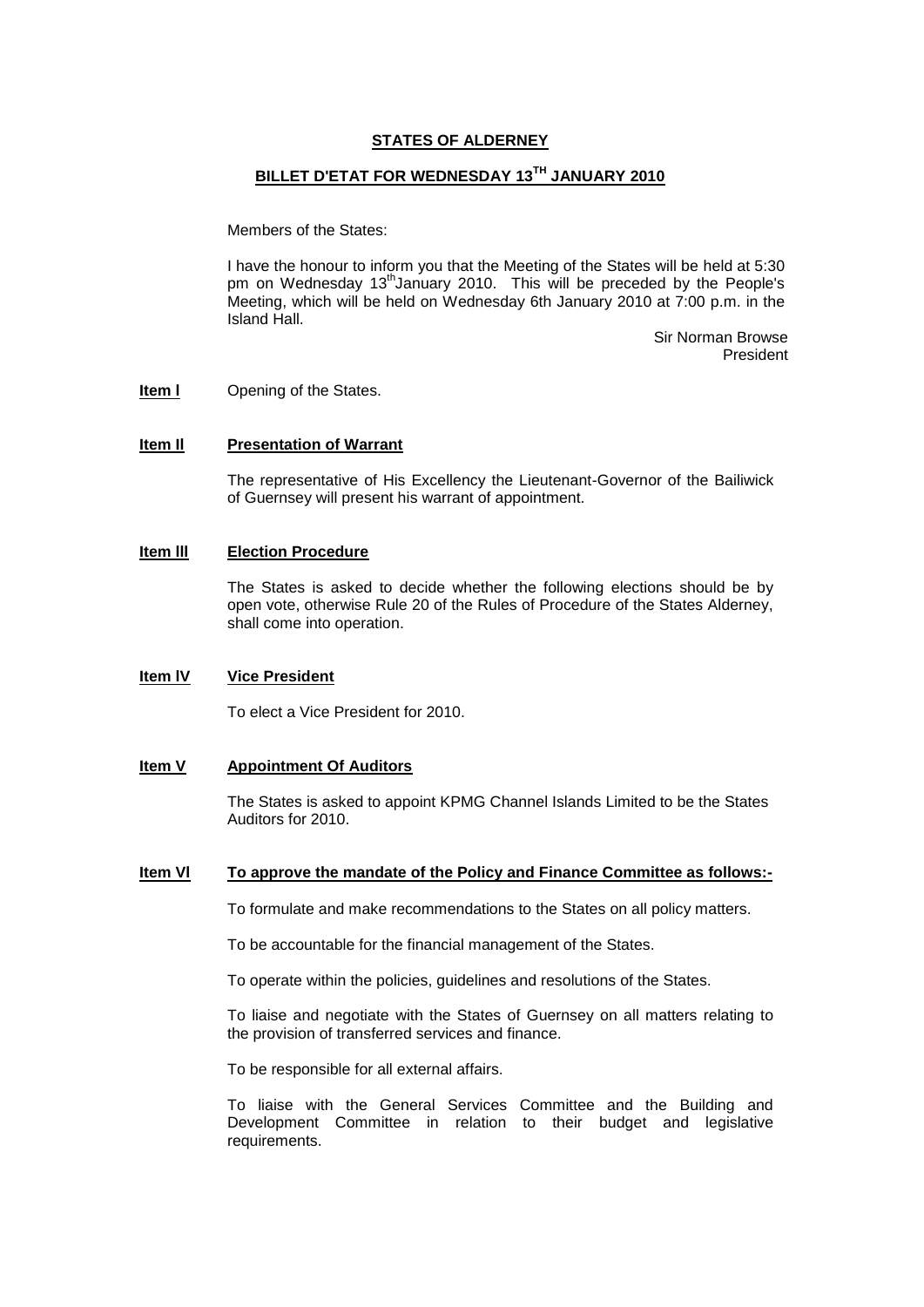To perform the following functions:

#### **Finance**

To present to the States the annual budget and audited accounts and, where necessary, report to the States thereon.

To monitor the income and expenditure of the States, its Committees and Trust Funds and, where appropriate, to add comment and recommendation to all applications to the States for money, votes and/or submissions to the States where public income and expenditure is involved.

To deal with all borrowings as authorised by the States, loans and the administration of all monies accruing to the States for specific purposes under the terms of various Trusts and Funds.

To be responsible for recommending to the States, whether by Ordinance or otherwise, the fees, dues and charges levied by the States for the provision of any service required to be provided under legislation and to approve the rents payable for States' land and properties.

To be responsible for recommending to the States the level of Occupier's Rates.

To advise on the rents, premiums (if any) and duration of leases to be granted by the General Services Committee for all other States properties.

To submit leases to the States for approval in accordance with the Budget Rules and Procedures.

To be responsible for all States' insurances.

#### **The Economy**:

To initiate, pursue and report to the States upon matters relating to the economy of the Island, including immigration, population, social services (financial aspects only), the development of an economic plan, employment, industry and e-commerce.

To deal with external authorities in fiscal and commercial matters.

To be responsible for public relations and the promotion of the Tourist Industry.

To monitor the economic policy of the States and to report and make recommendations for such amendments as deemed necessary.

To liaise with the Commerce and Employment Department on matters relating to economic planning.

#### **Constitution and Legal Matters:**

To be responsible for all matters affecting the Constitution and all legislation (other than legislation falling specifically within the responsibility of the General Services and the Building and Development Control Committee).

To be responsible for all matters relating to International Conventions, Treaties, Agreements, EU Directives and extended legislation from the United Kingdom.

To liaise as necessary with the Court of Alderney.

To be responsible for and the leasing and use of all States-owned Forts.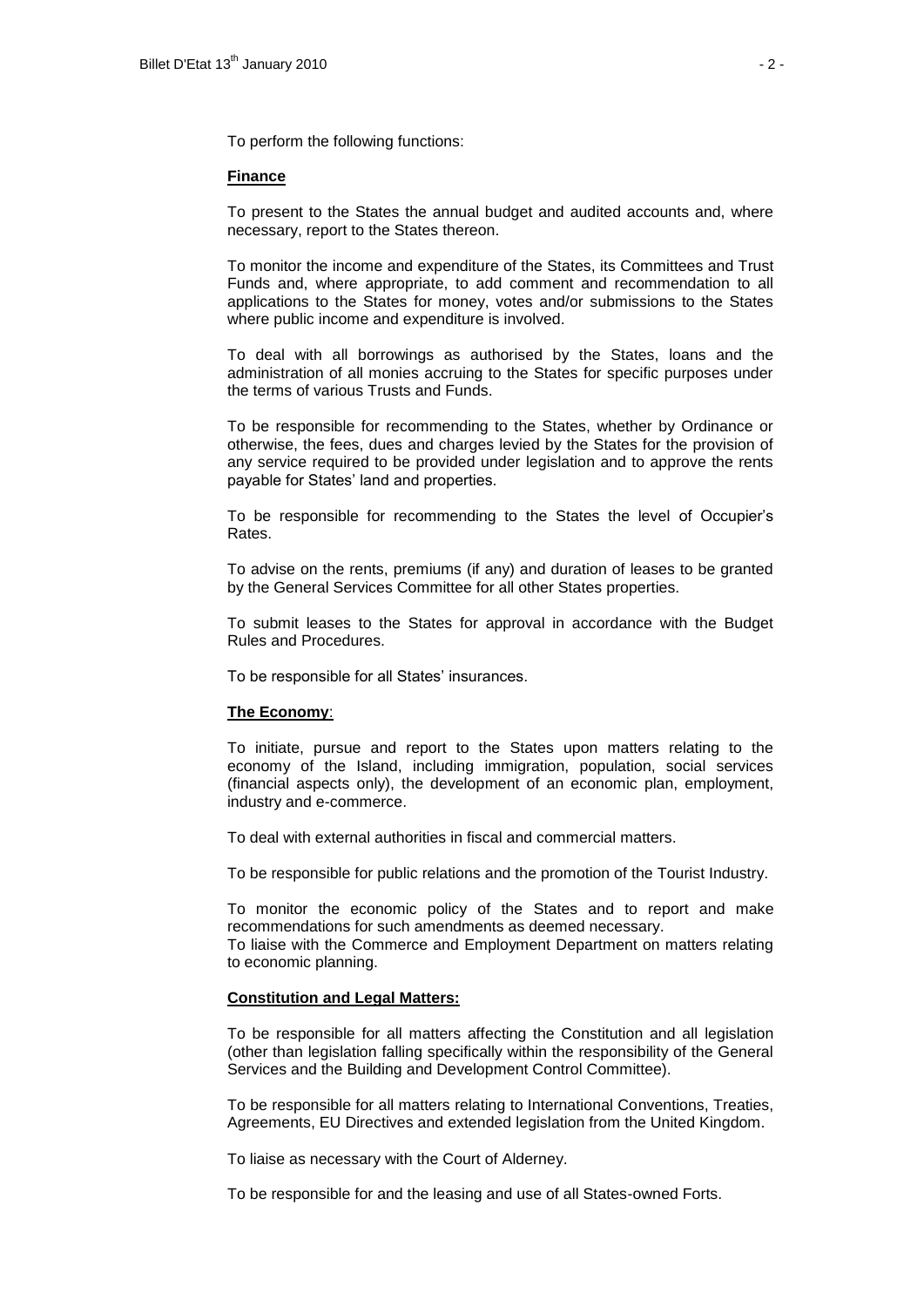To be responsible for matters affecting – Elections; Census; Import and Export Control; Telecommunications; Postal Services, Philately and Currency; Gambling; Emergency Fuel Control (The Energy (Bailiwick of Guernsey) Law, 1978); Dangerous Weapons; Civil Aviation; and Youth Training and Adult Education. Youth Services and activities.

To be responsible for all matters relating to public assistance and welfare.

To be responsible for all matters not specifically falling within the mandate of the General Services Committee and the Building and Development Control Committee.

#### **Staff and Offices:**

To be the States Employment Board with responsibility for all matters relating to the employment of Civil Servants and Manual Staff; and the management of office accommodation; to be the Civil Service Board referred to in the Terms and Conditions of Service for Civil Servants and the Terms and Conditions of Employment for Manual Staff as agreed between the Board and the Transport and General Workers Union.

In particular to be responsible for the appointment of staff and the preparation and review of the Terms and Conditions of Service of all salaried staff (subject to the relevant provisions of the Government of Alderney Law) and to liaise with the Guernsey Civil Service Staff Association.

To control establishment numbers.

To be responsible for staff pensions.

To liaise with Trades Unions on matters relating to the Terms and Conditions of Employment for Manual Staff.

#### **Sub-delegation of Executive Functions:**

The following functions to be conferred on:-

**1. The Employment, Legislation and Constitution Group** (or any other subcommittee of the Policy and Finance Committee consisting of at least three of its members and appointed by it for the purpose) without requiring the prior approval of the committee to be obtained to any action proposed to be taken by it: -

All functions of the Policy and Finance Committee arising under the provisions of The Employment Permits (Alderney) Law, 1975 (as amended); and

**2. The Finance Advisory Group** (or any other sub-committee of the Policy and Finance Committee consisting of at least three of its members and appointed by it for the purpose) without requiring the prior approval of the committee to be obtained to any action proposed to be taken by it: -

a. to deal with States borrowings authorised by the States for specific purposes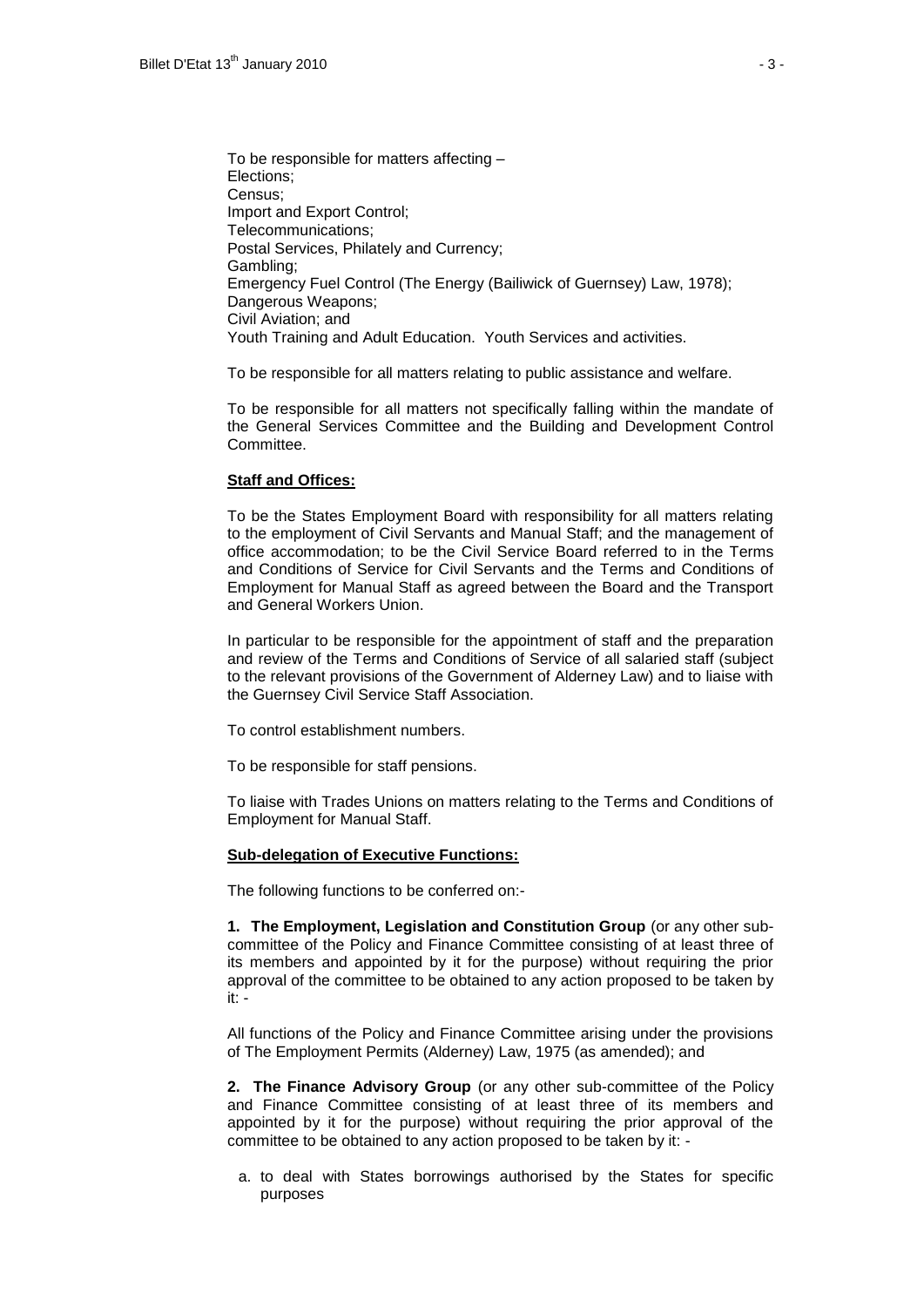- b. to be responsible for States insurances
- c. to be responsible for postage stamp and coin issues and design approvals
- d. to deal with grants not exceeding £5000
- e. to deal with Hawkers Licences.

#### **Item Vll To approve the mandate of the General Services Committee as follows:-**

To be accountable to the States for the provision and implementation of all Government services provided and/or required by legislation, resolution or policy of the States within agreed budgets.

To liaise with the Policy and Finance Committee in relation to budgetary and legislative requirements.

To operate within the policies, guidelines and resolutions of the States.

In particular, to perform the following functions:-

To be accountable for the administration of the harbour and its functions and to make recommendations to the Policy and Finance Committee on all fees, dues and charges required to be levied by legislation.

To deal with shipping and all matters relating to the sea.

To be responsible for the continuing investigations into a marina in Alderney.

To deal with all matters relating to the railway.

To administer and maintain all States' buildings including offices; to be accountable for all public works; to place contracts for public works; to be responsible for refuse collection and its disposal.

To be responsible for the Fire Brigade; for emergency services; for sewage disposal; and for traffic control.

To be accountable for all States' properties which are not the responsibility of the Policy and Finance Committee.

To be responsible for recreation and sports activities.

To be responsible for all official entertainments, and the Saye Camp site.

To be responsible for all matters relating to the allocation of States housing.

To be accountable as the Water Board for the provision of water supplies on the Island in accordance with the legislation applicable thereto.

To be responsible for the leasing of all States Properties, other than Forts, in the ownership of the States; to deal with all matters relating to agriculture, livestock, other animals, birds and vermin; to administer the Island of Burhou; to be responsible for afforestation and fencing and management of all States land including the consolidation of parcels and not to reduce the area of such land without the authority of the States; and administer the States Slaughterhouse.

To be responsible for all matters relating to sea fisheries.

To be responsible for environmental monitoring and for the co-ordination of public services in the event of a civil emergency.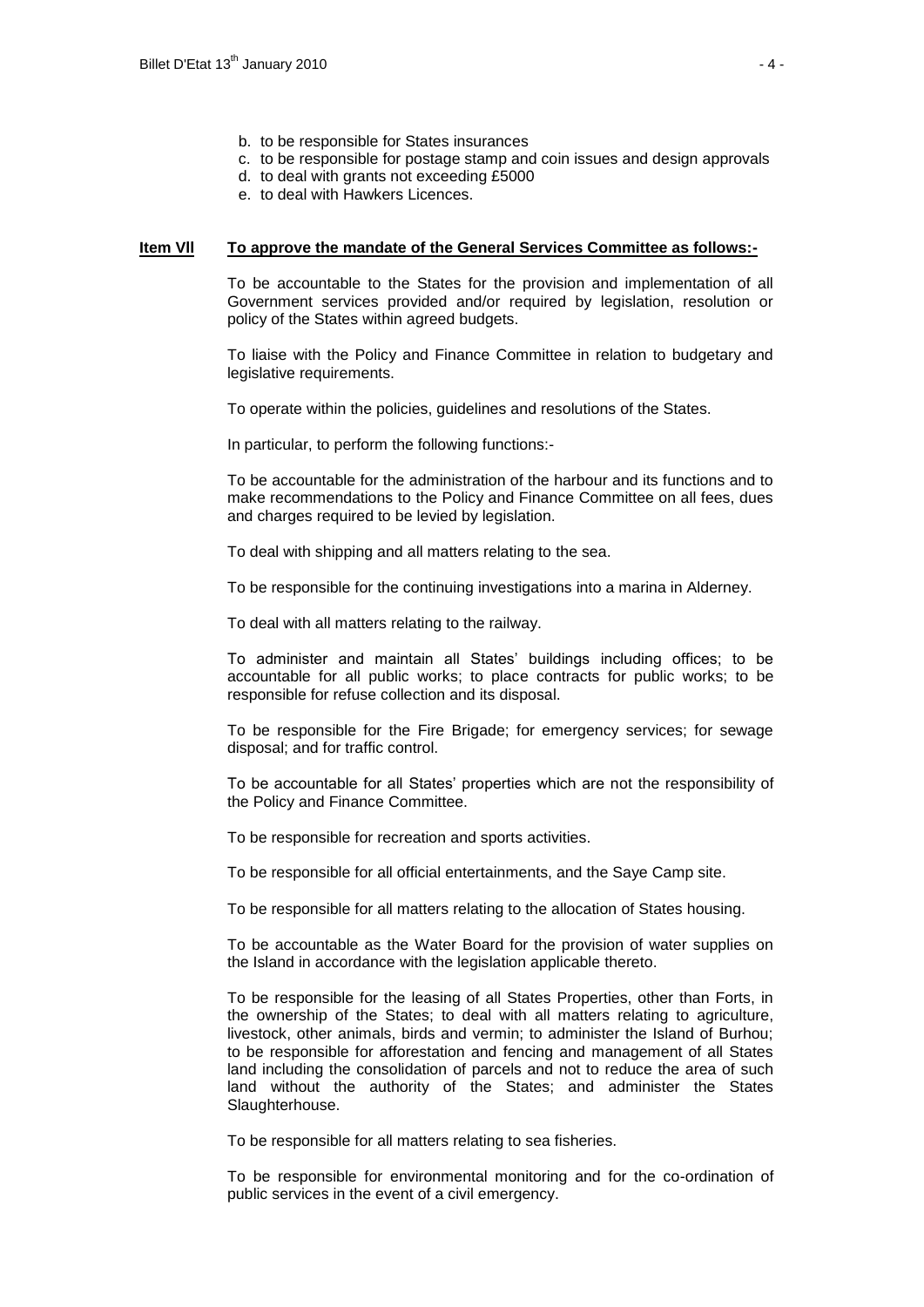The President of the States, the Officer Commanding the Junior Militia, the States Analyst, the Chief Fire Officer, the Manager of the Water Board, the States Engineer, the General Manager of Alderney Electricity Limited, the resident Sergeant of the Police in Alderney, the Harbour Officer, a Medical Practitioner; a representative of St. John Ambulance (unless otherwise represented); a Communications adviser(s); and the person appointed as Coordinator of the emergency services.

The Working Party shall appoint a Chairman from amongst its members.

### **Item Vlll To approve the mandate of the Building and Development Control Committee, as follows:-**

To be the Authority for approving plans in both the public and private sector; to be responsible for the Le Banquage Housing Scheme; to administer The Building and Development Control (Alderney) Law, 2002, as amended; to be the Committee to make recommendations to the States on the maximum number of dwellings to be permitted in any given period in accordance with Section 15 of The Building & Development Control (Alderney) Law, 2002; to administer Building Regulations made under the provisions of The Building & Development Control (Alderney) Law, 2002, and any other law or laws by which they may be replaced.

To be responsible for the preparation of a policy and strategy for environmental conservation and ecology on the Island.

# **Item lX The States is asked to elect the Chairmen of the following Committees:**

- 1. Policy and Finance Committee
- 2. General Services Committee
- 3. Building and Development Control Committee

# **Item X The States is asked to elect the following Committees: -**

- 1. 9 Members to the Policy and Finance Committee
- 2. 5 Members to the General Services Committee,
- 3. 4 Members to the Building and Development Control Committee.

#### **Item Xl Other Appointments:**

- 1. The States is asked: **EITHER** to elect a person to serve as a Director of the Board of Alderney Electricity Limited; **OR** to direct the Policy and Finance Committee to do so from their Members.
- 2. To elect three members to sit on the Management Committee in the affairs of the Alderney Branch of the Commonwealth Parliamentary Association (the President being Ex-officio Chairman).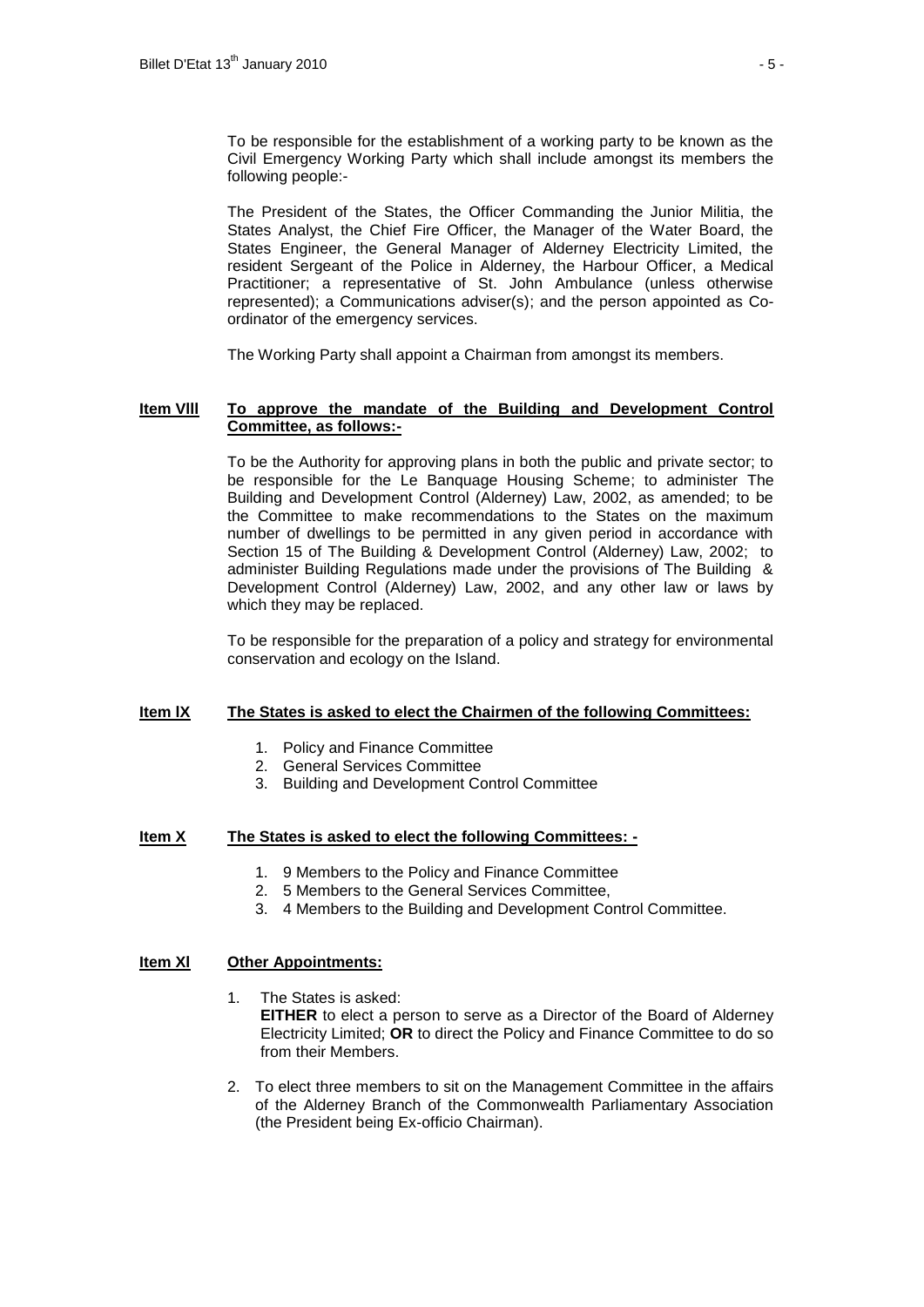#### **Item Xll The States is asked to make the following arrangements: -**

- 1. To empower any one member of the Policy and Finance Committee with the States Treasurer or her deputy; or the Chief Executive Officer and the States Treasurer or her deputy to operate the States Bank Accounts.
- 2. To empower any one member of the Policy and Finance Committee with the States Treasurer or her deputy; or the States Treasurer or her deputy with the Chief Executive Officer to operate the Water Board Bank Account.

# **Item Xlll Election of Alderney Representatives to sit in the Guernsey States of Deliberation**

The States is asked:-

- (a). To elect two members to sit in the Guernsey States of Deliberation for 2010, and
- (b). To elect two other members to sit in the Guernsey States of Deliberation as Alternative Representatives for 2010.

#### **Item XlV Policy and Finance Committee Quorum**

The following letter has been received from Mr Willmott, Chairman of the Policy and Finance Committee:-

"The Government of Alderney Law, 2004 provides at section 49(6) that the quorum at a meeting of a committee is 3 members or such larger number of members as the States may, in respect of a particular committee, resolve.

You will be aware that the Policy and Finance Committee now comprises all 10 States Members. It is considered that a quorum of 3 is insufficient and that this should be increased to 6.

I would be obliged if this letter is placed before the States at its next meeting together with an appropriate proposition.

> R. G. Willmott Chairman"

**The States is asked to resolve that the quorum for a meeting of the Policy and Finance Committee be 6 members.** 

#### **Item XV The Smoking (Prohibition in Public Places and Workplaces) (Alderney) Law, 2008 (Commencement) Ordinance, 2010**

#### **The Smoking (Prohibition in Public Places and Workplaces) (Exemptions and Notices) (Alderney) Ordinance, 2010**

The following letter has been received from Mr Willmott, Chairman of the Policy and Finance Committee:-

"The Smoking (Prohibition in Public Places and Workplaces) (Alderney) Law, 2008 ("the Law") has received the Royal Assent and has been registered at the Royal Court. However, it cannot come into effect without an Ordinance providing for this. I attach a copy of the Smoking (Prohibition in Public Places and Workplaces) (Alderney) Law, 2008 (Commencement) Ordinance, 2010. I would be grateful if you could place this before the next meeting of the States together with an appropriate proposition.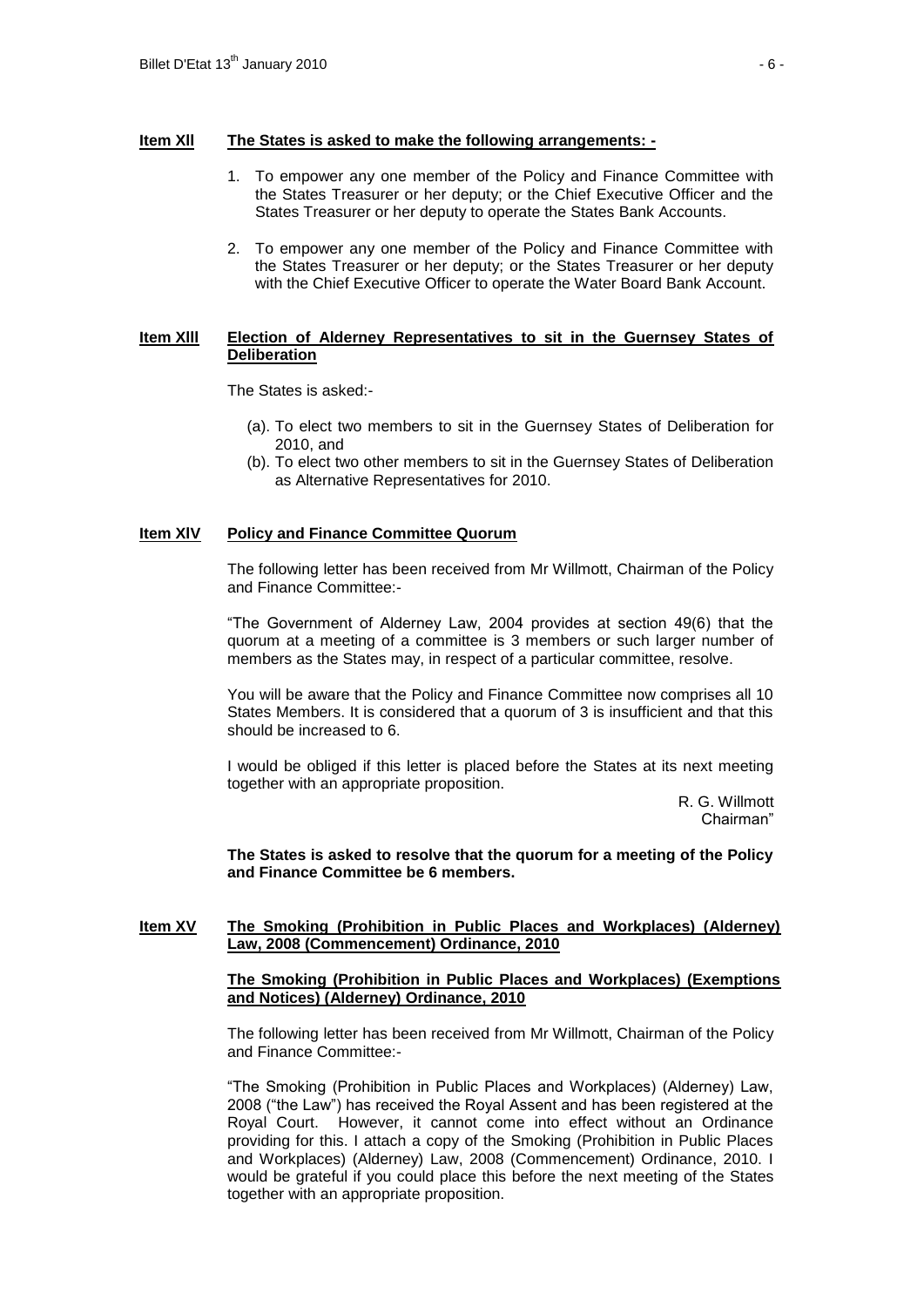The Law contains a general prohibition against smoking in any enclosed public place or workplace. The States may by Ordinance exempt any premises, or class or description of premises, or any part of any such premises or class or description of premises, from that general prohibition. I attach a copy of the Smoking (Prohibition in Public Places and Workplaces) (Exemptions and Notices) (Alderney Ordinance), 2010 ("the ordinance"). The exemptions provided are as in the Guernsey equivalent, omitting those which could not apply here (in relation to the prison in Guernsey, for example). The Ordinance also provides for the display and form of notices prohibiting smoking under the Law. Again, I would be grateful if you could place this before the next meeting of the States together with an appropriate proposition. As Members may wish to determine the exemptions before voting on commencement I suggest that the propositions are taken in that order.

> R. G. Willmott Chairman"

#### **The States is asked to approve:**

- **1. "The Smoking (Prohibition in Public Places and Workplaces) (Exemptions and Notices) (Alderney) Ordinance, 2010."**
- **2. "The Smoking (Prohibition in Public Places and Workplaces) (Alderney) Law, 2008 (Commencement) Ordinance, 2010."**

#### **Item XVl The Government of Alderney (Amendment) Law, 2010**

The following letter has been received from Mr Willmott, Chairman of the Policy and Finance Committee:-

"The above item was withdrawn at last month's meeting of the States when it became evident at a late stage that the proposed amendment of the definition of "States Employee" would have two unintended effects. Firstly, it would allow Guernsey States Employees (including some working in Island Hall) to serve on the States, as the definition which precedes it in the Government of Alderney Law, 2004 defines "States" only as the States of Alderney. Secondly, it would not extend the range of persons paid by the States of Alderney (but not, for example, in its full time/pensionable employment) who would be able to stand for office. The Policy and Finance Committee has found itself unable to recommend an alternative to the existing definition and, in the circumstances, I ask that the Government of Alderney (Amendment) Law, 2010 be restored for consideration by the States when it next meets, but with section 19(c) omitted, together with an appropriate proposition.

> R. G. Willmott Chairman"

**The States is asked to approve the Projet de Loi entitled "The Government of Alderney (Amendment) Law, 2010" and to request the President to seek the Sanction of Her Most Excellent Majesty in Council for it to have the force of law in the Island of Alderney."**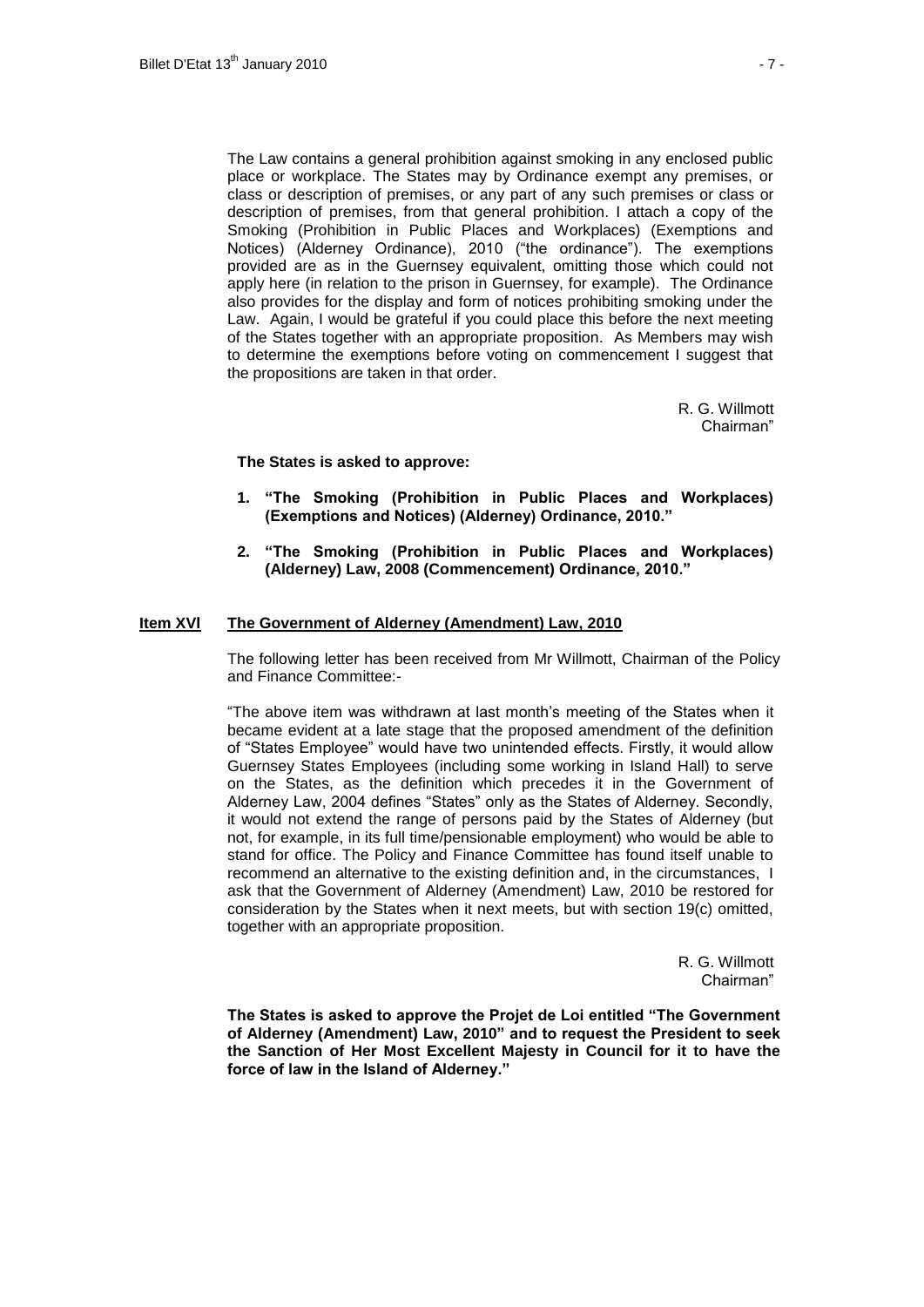# **Item XVll The Housing (Exemptions) (No.6) (Alderney) Ordinance, 2009**

The following letter has been received from Ms E Bennett, Chairman of Building and Development Control Committee:-

"Mr Peter Arnold wishes to construct a new, single bedroom dwelling on land registered as entry number AY599. This will replace a stone outbuilding in the grounds of the Alderney Pottery. This will require an ordinance exempting him from the provisions of section 33 of the Building and Development Control (Alderney) Law, 2002 ("the Law"). I attach for this purpose the proposed Housing (Exemptions) (No.6) (Alderney) Ordinance, 2009.

Members will note that exemption will only apply in relation to Mr Arnold's application for development permission to construct a new dwelling as above and that this permission does not count towards the number of "C" permits for the time being prescribed for the purposes of section 15 of the Law.

I would be grateful if the Housing (Exemptions) (No.6) (Alderney) Ordinance, 2009 could be placed before the States when it next meets together with an appropriate proposition.

> E. Bennett Chairman"

**The States is asked to approve "The Housing (Exemptions) (No.6) (Alderney) Ordinance, 2009."**

**Item XVlll Questions and Reports**

**a) Appointment of Chief Executive Officer.**

**Issued** 31<sup>st</sup> December 2009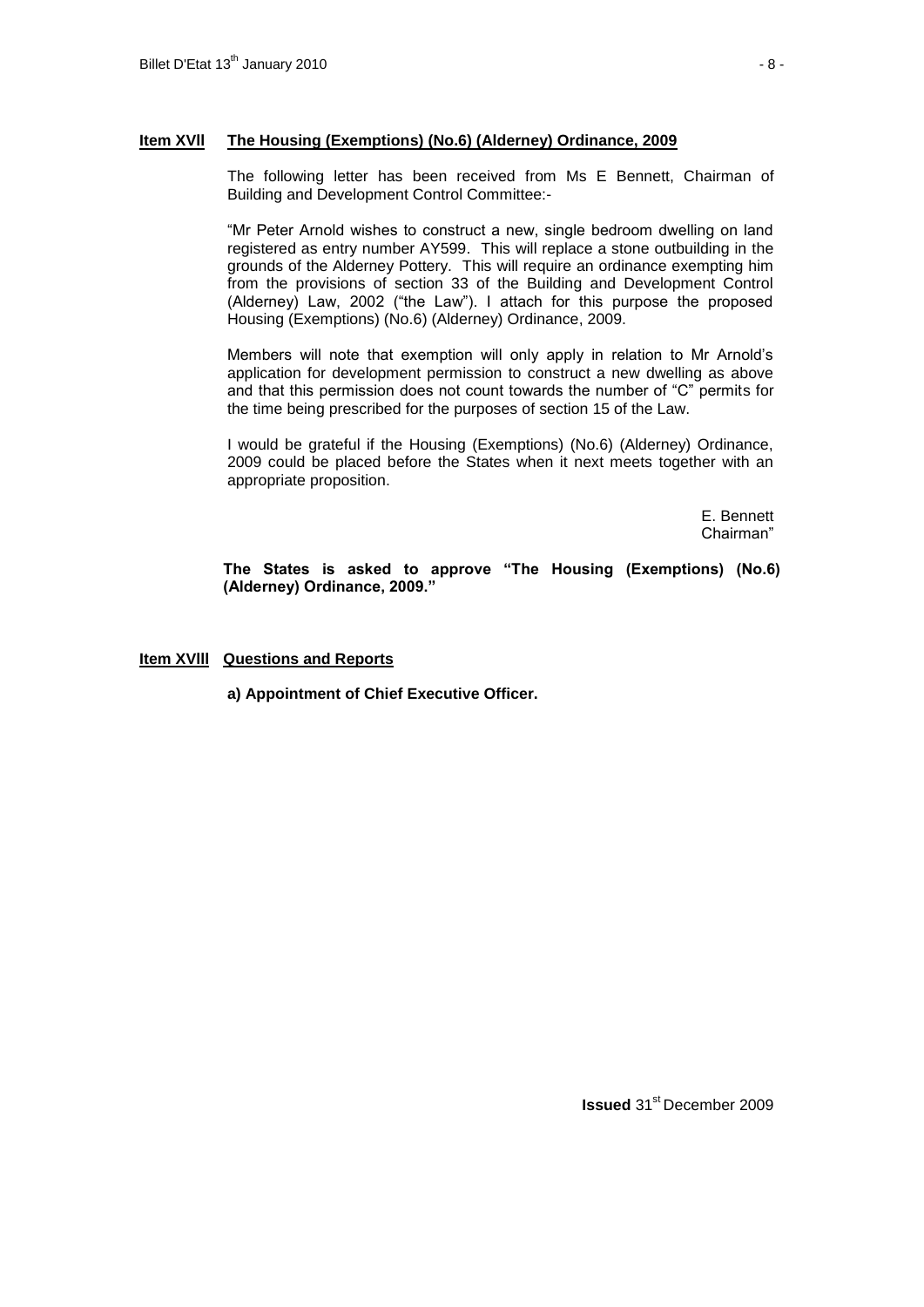# **The Smoking (Prohibition in Public Places and Workplaces) (Exemptions and Notices) (Alderney) Ordinance, 2010**

**THE STATES OF ALDERNEY** in exercise of the powers conferred on them by section 2 of the Smoking (Prohibition in Public Places and Workplaces) (Alderney) Law, <sup>2008</sup>**<sup>1</sup>** and of all other powers enabling them in that behalf, hereby order: -

# **Premises exempt from the provisions of the Law.**

**1.** (1) The following premises, or classes or descriptions of premises, are exempt from the provisions of the Law –

- (a) hotel bedrooms designated by the hotel manager as bedrooms where smoking is permitted,
- (b) enclosed workplaces on vessels which are fishing vessels and which -
	- (i) are operated, and
	- (ii) may be operated lawfully,

solely by one master or captain, provided that that master or captain takes appropriate measures to minimise unnecessary exposure of other persons to tobacco smoke,

- (c) enclosed workplaces (other than those referred to in paragraph (b)) -
	- (i) which are used as a place of work by a single individual,
	- (ii) which are not enclosed public places, and
	- (iii) which are not located on a vessel,

l

<sup>&</sup>lt;sup>1</sup> Order in Council No. XXIII of 2009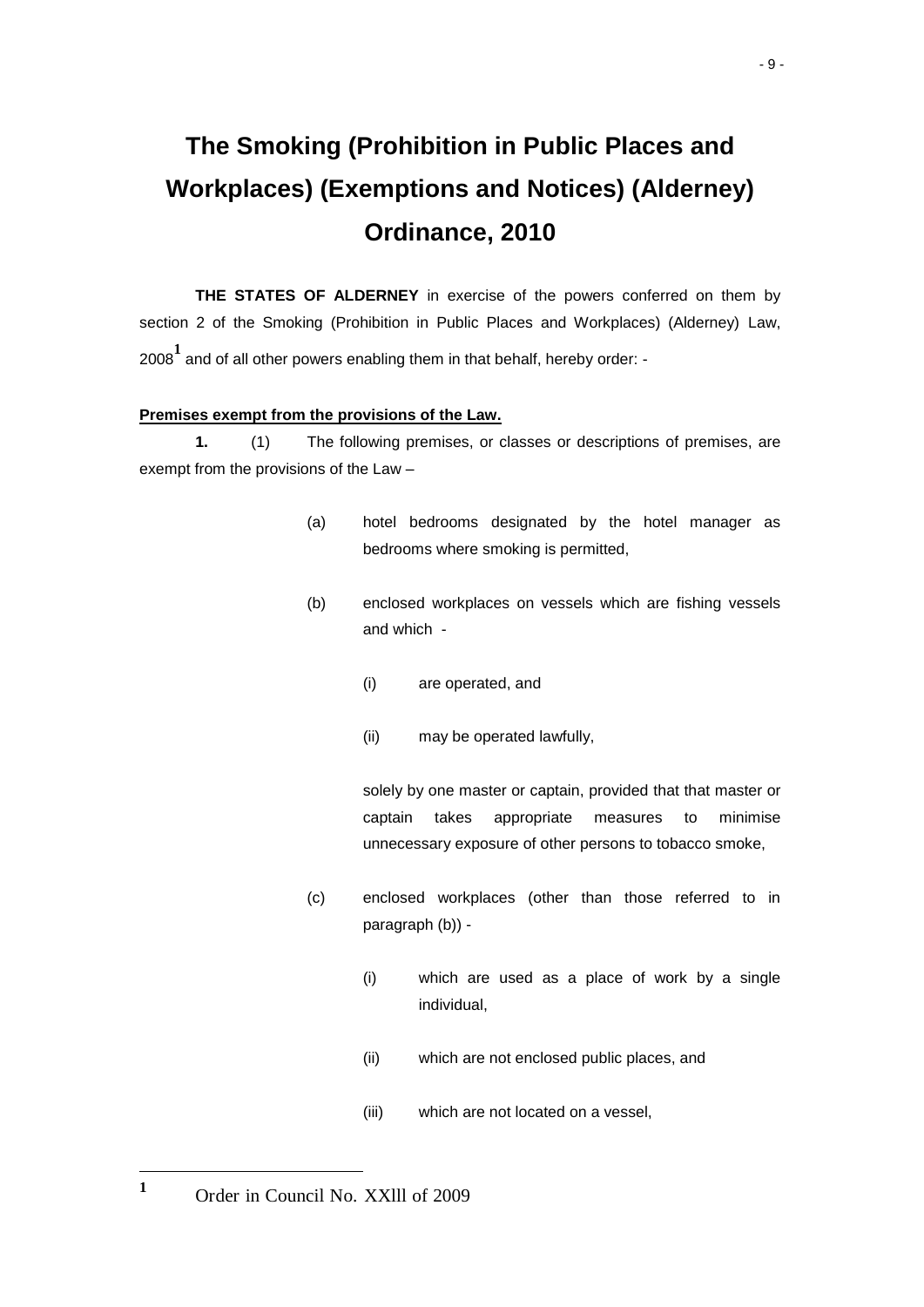provided that that individual takes appropriate measures to minimise unnecessary exposure of other persons to tobacco smoke,

- (d) any area
	- (i) which is located within
		- (A) any ward which caters for persons in need of long-term care in a hospital maintained in whole or in part by the States or the States of Guernsey,
		- (B) any residential home or nursing home maintained by or on behalf of the States or the States of Guernsey,
		- (C) any residential home other than one referred to in item (B), or
		- (D) any nursing home other than one referred to in item (B),
	- (ii) which is not an enclosed public place, and
	- (iii) which is designated as a place where smoking is permitted –
		- (A) in the case of a ward referred to in subparagraph (i)(A) or a residential home or nursing home referred to in subparagraph (i)(B), by the Department,
		- (B) in the case of a residential home or nursing home referred to in subparagraph (i)(C) or (D) respectively, the person registered in respect of the home under section 1 or section 6 of the Nursing and Residential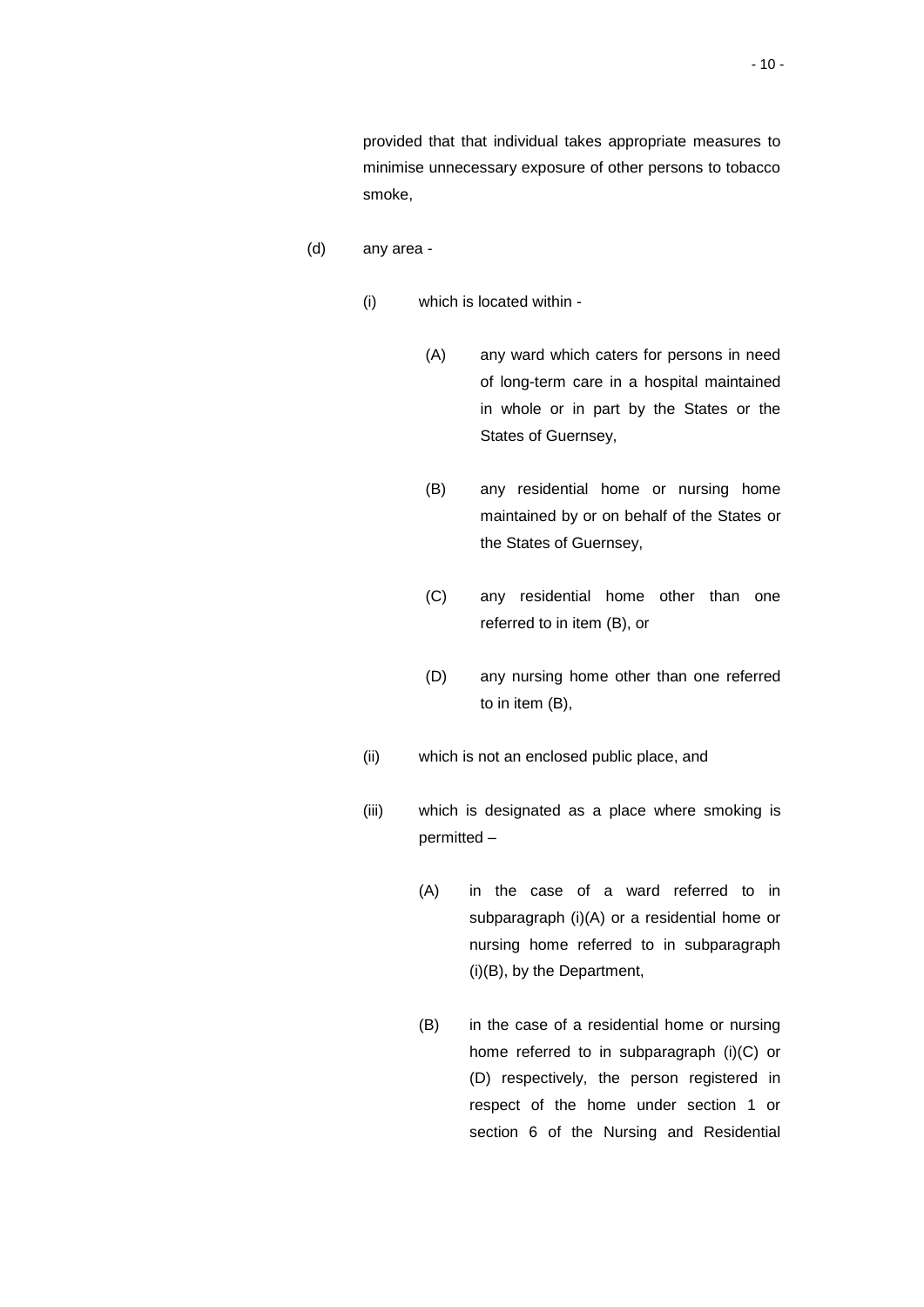Homes (Registration and Occupation) (Alderney) Law, 1987**<sup>2</sup>** .

(2) No responsible person may designate an area for the purposes of subsection (1)(d)(iii) unless satisfied that -

- (a) appropriate measures have been taken to minimise unnecessary exposure of persons to tobacco smoke in the area, and
- (b) the area is not an enclosed public place.

(3) Where a responsible person has designated an area for the purposes of subsection (1)(d)(iii), and it has become aware that -

- (a) measures with which it was satisfied under subsection (2)
	- (i) are no longer appropriate for, or
	- (ii) are not being observed, or enforced, in respect of,

the area concerned, or

(b) the area concerned has become an enclosed public place,

it may revoke, suspend or vary the designation made in respect of that area as it thinks fit.

(4) In this section, "**responsible person**" means the Department or the person authorized under subsection (1)(d)(iii) to designate an area as a place where smoking is permitted.

#### **Requirement to display notices.**

l

**2**. (1) The licensee of any licensed premises to which section 1 of the Law applies shall at all times ensure the display of a notice that complies with the requirements of the Schedule and of subsection (3) in each relevant part of the premises.

**<sup>2</sup>** Ordres en Conseil Vol. XXX, p. 371; as amended by Vol. XXXI, p. 306; Orders in Council No. XII of 2003 and No. XX of 2003; Ordinances No. II of 1997 No. XXXIII of 2003. See also Ordres en Conseil Vol. XVII, p. 384.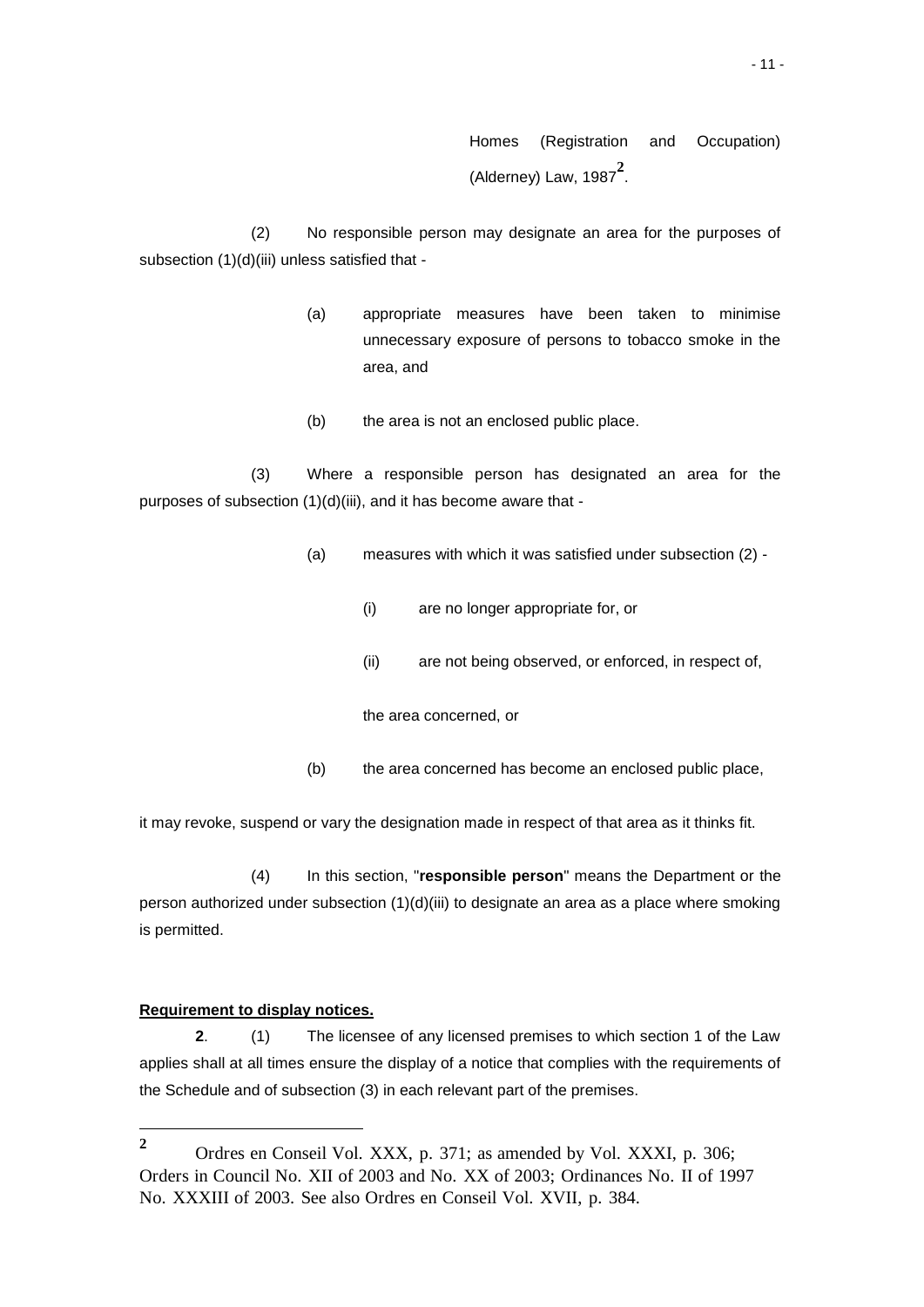- (a) any public entrance,
- (b) any bar counter,
- (c) any toilet facilities, and
- (d) any staff room.

(3) Each notice must be displayed in a manner that ensures it can be easily read by the public.

#### **Contravention of section 2 to be an offence.**

**3**. (1) A licensee who contravenes section 2 is guilty of an offence and liable, on summary conviction -

- (a) for a first offence, to a fine not exceeding level 1 on the uniform scale, and
- (b) for a second or subsequent offence, to a fine not exceeding level 3 on the uniform scale.

(2) Where an offence under subsection (1) is committed by a body corporate and is proved to have been committed with the consent or connivance of, or to be attributable to any neglect on the part of, any director, manager, secretary or other similar officer of the body corporate, or any person who was purporting to act in any such capacity, he as well as the body corporate shall be guilty of that offence and shall be liable to be proceeded against and punished accordingly.

# **Power of Committee to amend Schedule by order.**

**4**. (1) The Committee may by order made under this section amend the Schedule to this Ordinance.

- (2) Any order made under subsection (1)
	- (a) may be amended or revoked by a subsequent order so made, and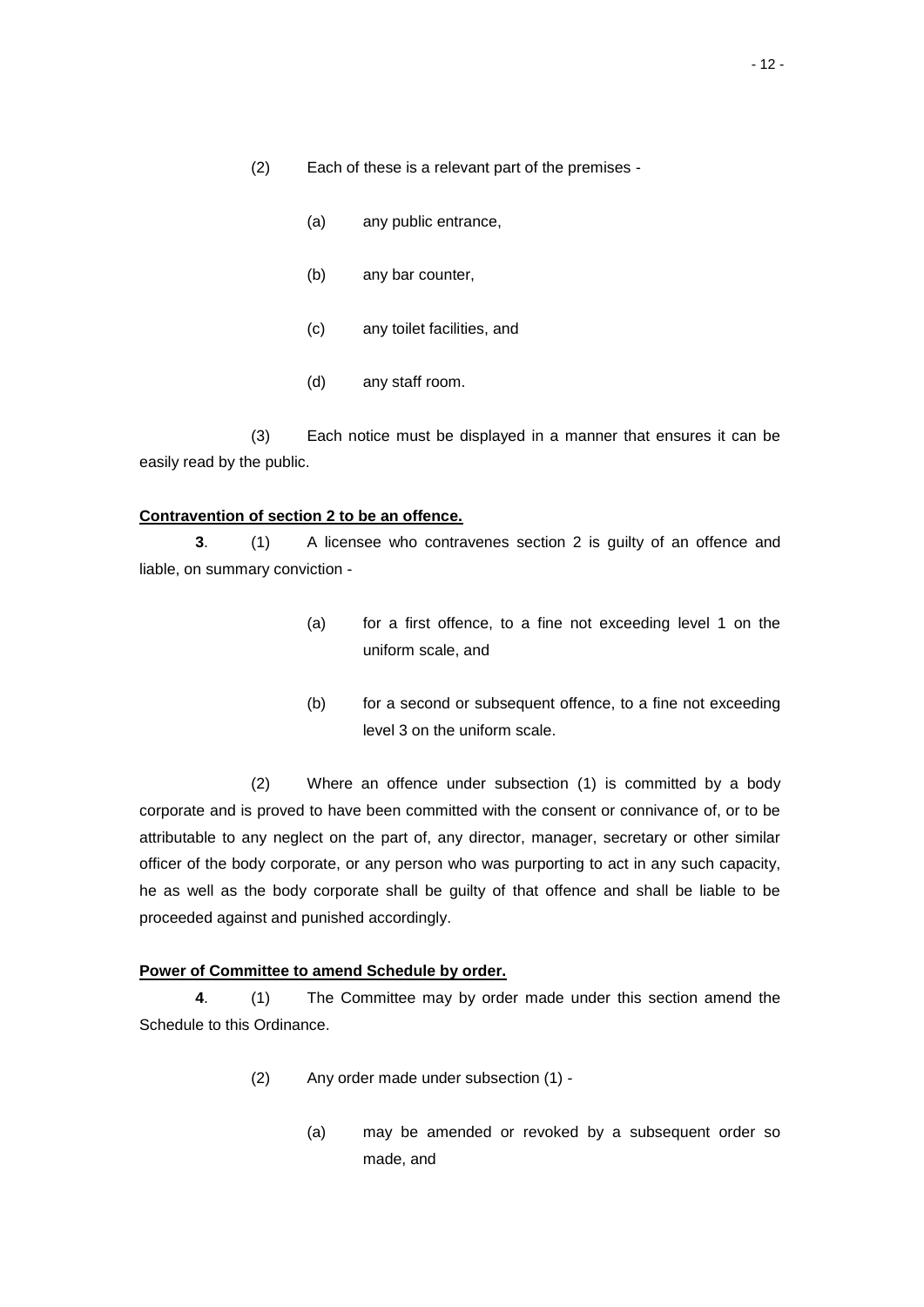(b) may include incidental, consequential, supplementary and transitional provisions.

(3) Any order made under subsection (1) shall be laid before a meeting of the States as soon as possible and shall, if at that or the next meeting the States resolve to annul the order, cease to have effect, but without prejudice to anything done under the order or to the making of a new order.

# **Interpretation.**

l

**5.** (1) In this Ordinance unless the context requires otherwise -

"**bar counter**" means any counter, hatch or other place whatsoever at or from which intoxicating liquor is sold, supplied or dispensed,

"**the Committee**" means the Alderney Policy and Finance Committee,

"**the Department**" means the States of Guernsey Health and Social Services Department,

"**designated**" means designated in writing,

# "**hotel**" –

- (a) means premises where sleeping accommodation for reward is provided under an accommodation permit granted under the Tourism (Alderney) Law, 1956**<sup>3</sup>** , but
- (b) excludes any such premises if the accommodation permit for those premises is granted for a self-catering unit,

"**hotel manager**" means the manager of the hotel, or his authorised representative,

"**the Law**" means the Smoking (Prohibition in Public Places and Workplaces) (Alderney) Law, 2008**<sup>4</sup>** ,

**<sup>3</sup>** Ordres en Conseil Vol. XVII, p. 29; as amended by Vol. XXII, p.6; Vol. XXVI, p. 251; Order in Council No. XI of 2005.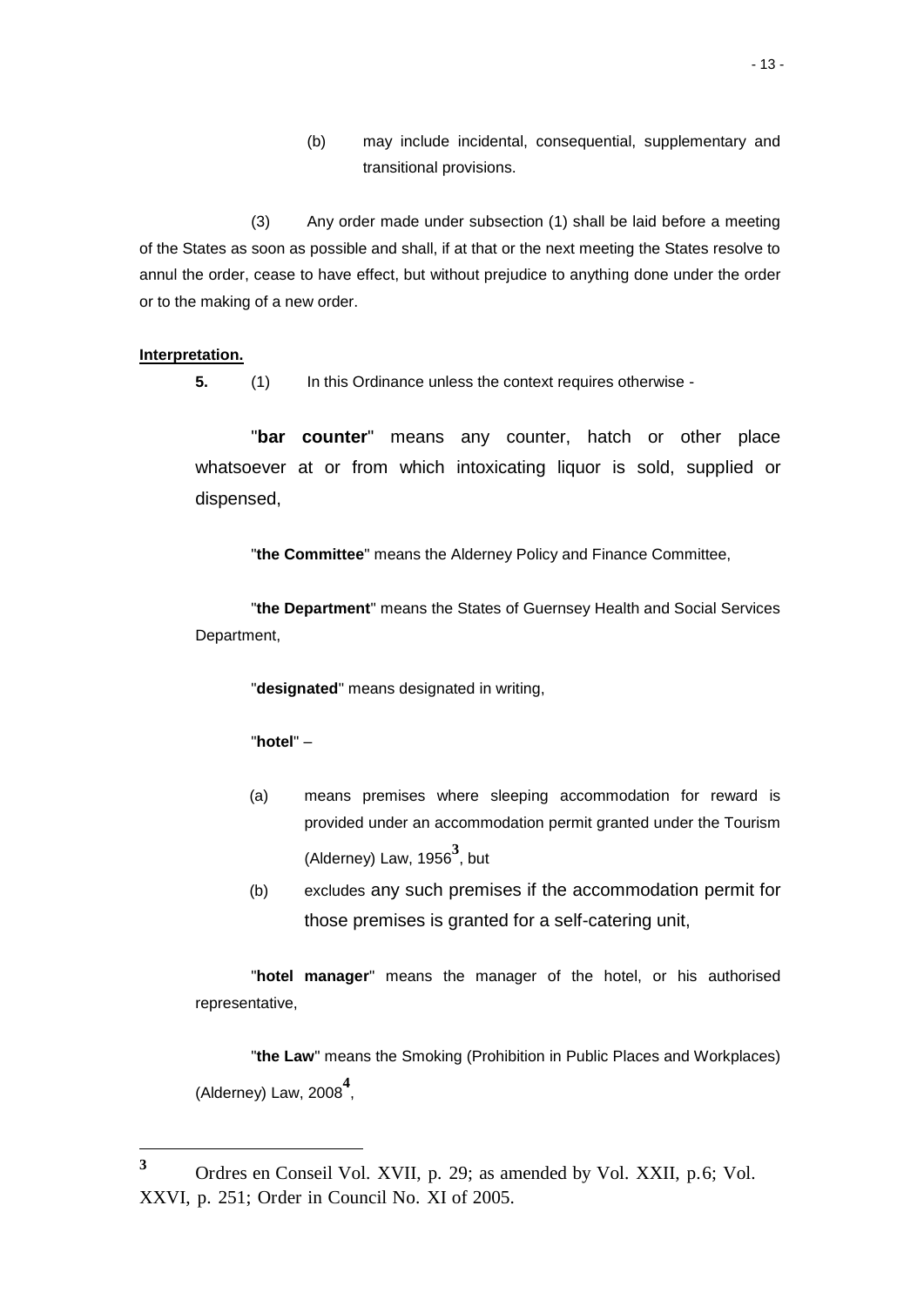"**licensed premises**" has the meaning given by section 1(1) of the Alderney Liquor Licensing Ordinance, 1994**<sup>5</sup>** ,

"**licensee**", in respect of any licensed premises, means the person in whose favour a liquor licence has been granted in respect of those premises under the Alderney Liquor Licensing Ordinance, 1994**<sup>6</sup>** ,

"**nursing home**" has the meaning given by section 21(1) of the Nursing and Residential Homes (Registration and Occupation) (Alderney) Law, 1987**<sup>7</sup>** ,

"**person in need of long-term care**", subject to regulations made under section 9(2) of the Long-term Care Insurance (Guernsey) Law, 2002**<sup>8</sup>** (as if those regulations have force in Alderney), means a person who –

- (a) by reason of bodily or mental disability, or a combination of bodily and mental disability, is so disabled that he may suffer harm whilst undertaking the normal activities of daily life without substantial assistance or attention from another person, or
- (b) is not so disabled, but in respect of whom there is good reason to believe that he would suffer such harm without such assistance or attention,

"**residential home**" has the meaning given by section 21(1) of the Nursing

and Residential Homes (Registration and Occupation) (Alderney) Law, 1987**<sup>9</sup>** ,

1

**<sup>8</sup>** Order in Council No. XXIII of 2002.

**<sup>4</sup>** Order in Council No. XXlll of 2009.

**<sup>5</sup>** Alderney Ordinance No. IV of 1994; as amended by Alderney Ordinances No. II of 1997; No. III of 1999; No. XIII of 1999; No. XI of 2000.

**<sup>6</sup>** Alderney Ordinance No. IV of 1994; as amended by Alderney Ordinances No. II of 1997; No. III of 1999; No. XIII of 1999; No. XI of 2000.

**<sup>7</sup>** Ordres en Conseil Vol. XXX, p. 371; as amended by Vol. XXXI, p. 306; Orders in Council No. XII of 2003 and No. XX of 2003; Ordinances No. II of 1997 No. XXXIII of 2003. See also Ordres en Conseil Vol. XVII, p. 384.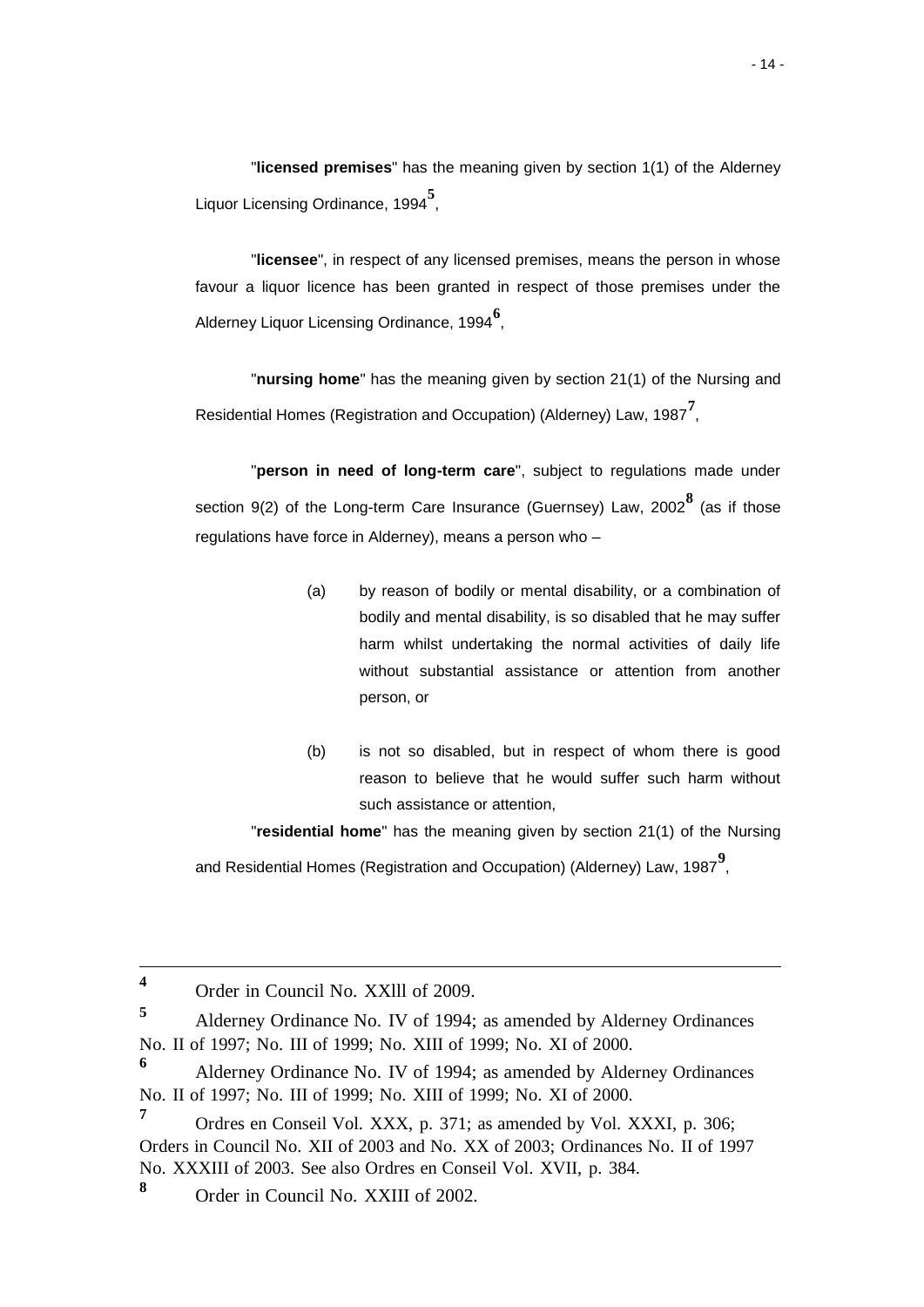"**uniform scale**" means the Alderney uniform scale as from time to time specified under the Uniform Scale of Fines (Alderney) Law, 1989**<sup>10</sup>** ,

and other expressions have the same meanings as in the Law.

(2) The Interpretation (Guernsey) Law, 1948**<sup>11</sup>** applies to the interpretation of this Ordinance.

(3) Any reference in this Ordinance to an enactment is a reference thereto as from time to time amended, re-enacted (with or without modification), extended or applied.

# **Extent.**

**6.** This Ordinance has effect in the Island of Alderney and extends to its territorial limits.

# **Citation.**

-

**7.** This Ordinance may be cited as the Smoking (Prohibition in Public Places and Workplaces) (Exemptions and Notices) (Alderney) Ordinance, 2010.

#### **SCHEDULE**

#### REQUIREMENTS OF THE NOTICE

Section 2(1)

# **Content, form and lay-out of notice.**

**1**. The notice must comprise the sign and words below, in the form and lay-out set out below -

*Sign*

**9** Ordres en Conseil Vol. XXX, p. 371; as amended by Vol. XXXI, p. 306; Orders in Council No. XII of 2003 and No. XX of 2003; Ordinances No. II of 1997 No. XXXIII of 2003. See also Ordres en Conseil Vol. XVII, p. 384.

**<sup>10</sup>** Ordres en Conseil Vol. XXXI, p. 306; as amended by Order in Council No. XII of 2003; Alderney Ordinances No. II of 2001 and No. III of 2007.

**<sup>11</sup>** Ordres en Conseil Vol. XIII, p. 355.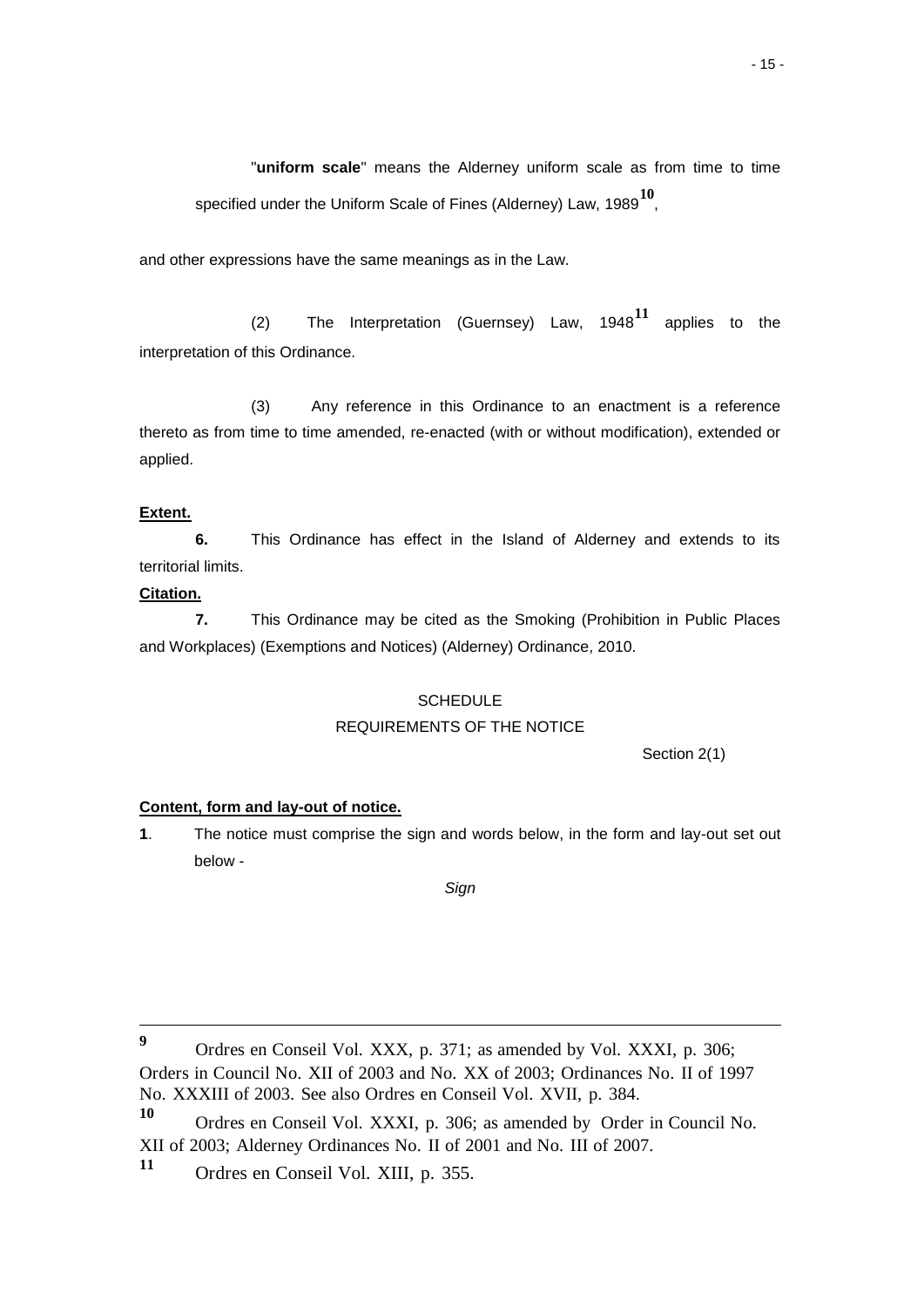

# **Under the Smoking (Prohibition in Public Places and Workplaces) (Alderney) Law, 2008 it is illegal to smoke in these premises**

# **Maximum Fine Level 3 (£2,000) Please notify complaints to**

# **Minimum diameter of sign and size of notice.**

**…….…………**

- **2**. (1) The sign must be at least 85 millimetres in diameter.
	- (2) The notice (sign and words combined) must be at least 230 millimetres by 160 millimetres in size.

# **Lettering.**

- **3**. The letters comprising the words of the notice must be
	- (a) clear and legible black letters on a white background, and
	- (b) at least 5 millimetres in height.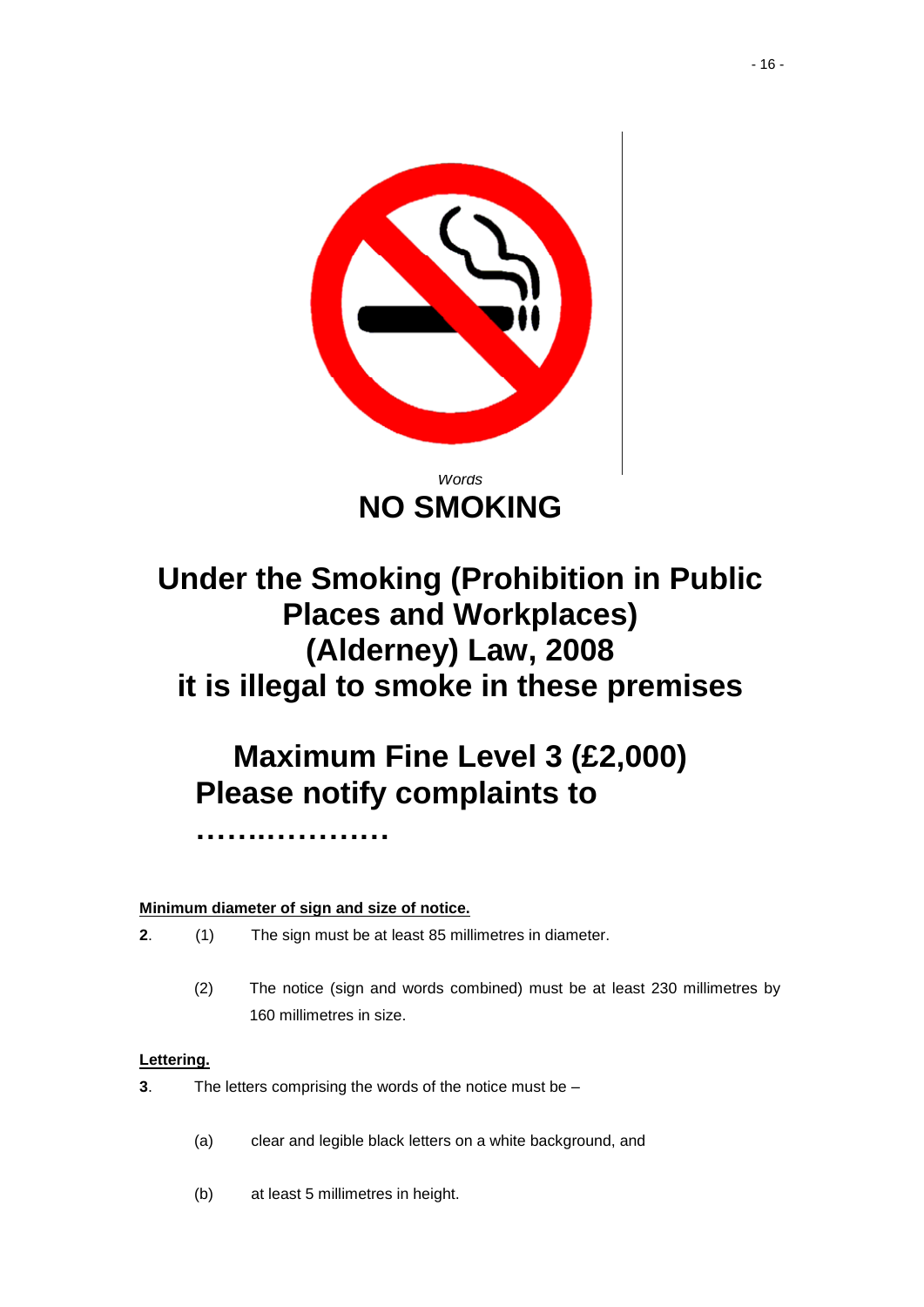# **The Smoking (Prohibition in Public Places and Workplaces) (Alderney) Law, 2008 (Commencement) Ordinance, 2010**

**THE STATES OF ALDERNEY**, in exercise of the powers conferred on them by section 7(2) of the Smoking (Prohibition in Public Places and Workplaces) (Alderney) Law, <sup>2008</sup>**12**, hereby order:-

# **Commencement of the Law.**

**1**. The Smoking (Prohibition in Public Places and Workplaces) (Alderney) Law, 2008<sup>13</sup> comes into force on the 1<sup>st</sup> June 2010, at 4 a.m.

# **Citation.**

l

**2**. This Ordinance may be cited as the Smoking (Prohibition in Public Places and Workplaces) (Alderney) Law, 2008 (Commencement) Ordinance, 2010.

**<sup>12</sup>** Order in Council No. XXlll of 2009

**<sup>13</sup>** Order in Council No.XXlll of 2009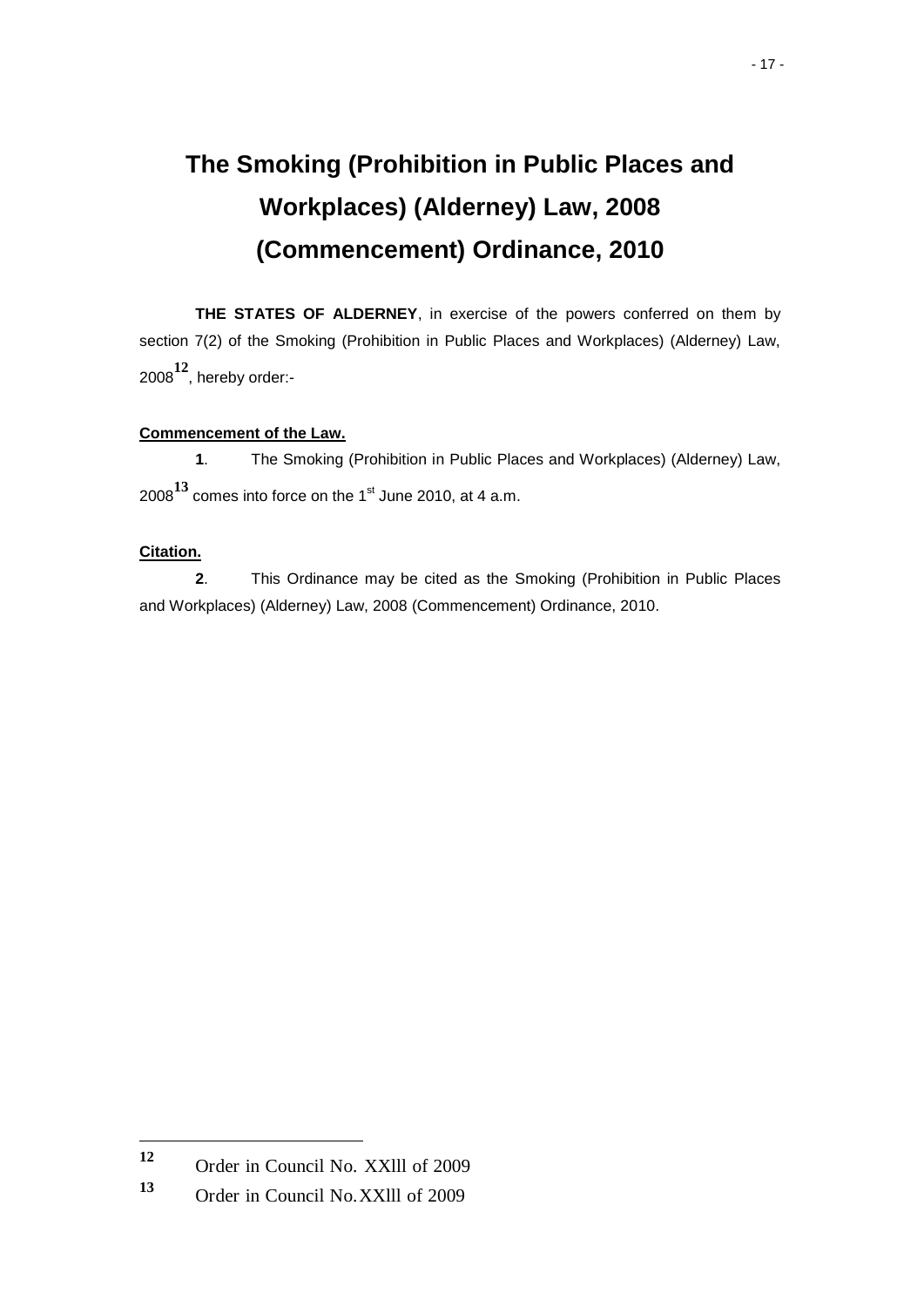# PROJET DE LOI

# ENTITLED

# **The Government of Alderney (Amendment) Law, 2010**

**THE STATES OF ALDERNEY**, in pursuance of their Resolution of the 19<sup>th</sup> March, 2008 and the  $13<sup>th</sup>$  January 2010, have approved the following provisions which, subject to the Sanction of Her Most Excellent Majesty in Council, shall have force of law in the Island of Alderney.

# **Amendment of Government of Alderney Law, 2004.**

- **1.** The Government of Alderney Law, 2004**<sup>14</sup>** is amended as follows.
- **2.** After section 2 insert the following section -

### "**States to provide facilities for legislature and Court.**

**2A.** Without prejudice to the provisions of section 24, it is the responsibility of the States to provide such officers, facilities, funds and other resources as are reasonable in all the circumstances to enable the States of Alderney and the Court of Alderney to perform, respectively, their legislative functions and their judicial functions.".

**3.** In sections 5(a), 6(1)(a) and 7(3) for "Secretary of State" substitute "Lieutenant Governor".

**4.** After section 7 insert the following section -

# "**Retention of title of Jurat.**

**7A.** A person whose office as Jurat has terminated (whether before or after the commencement of this section) retains the title of Jurat until his death.".

**5.** In section 13(1) for "6 months" substitute "12 months".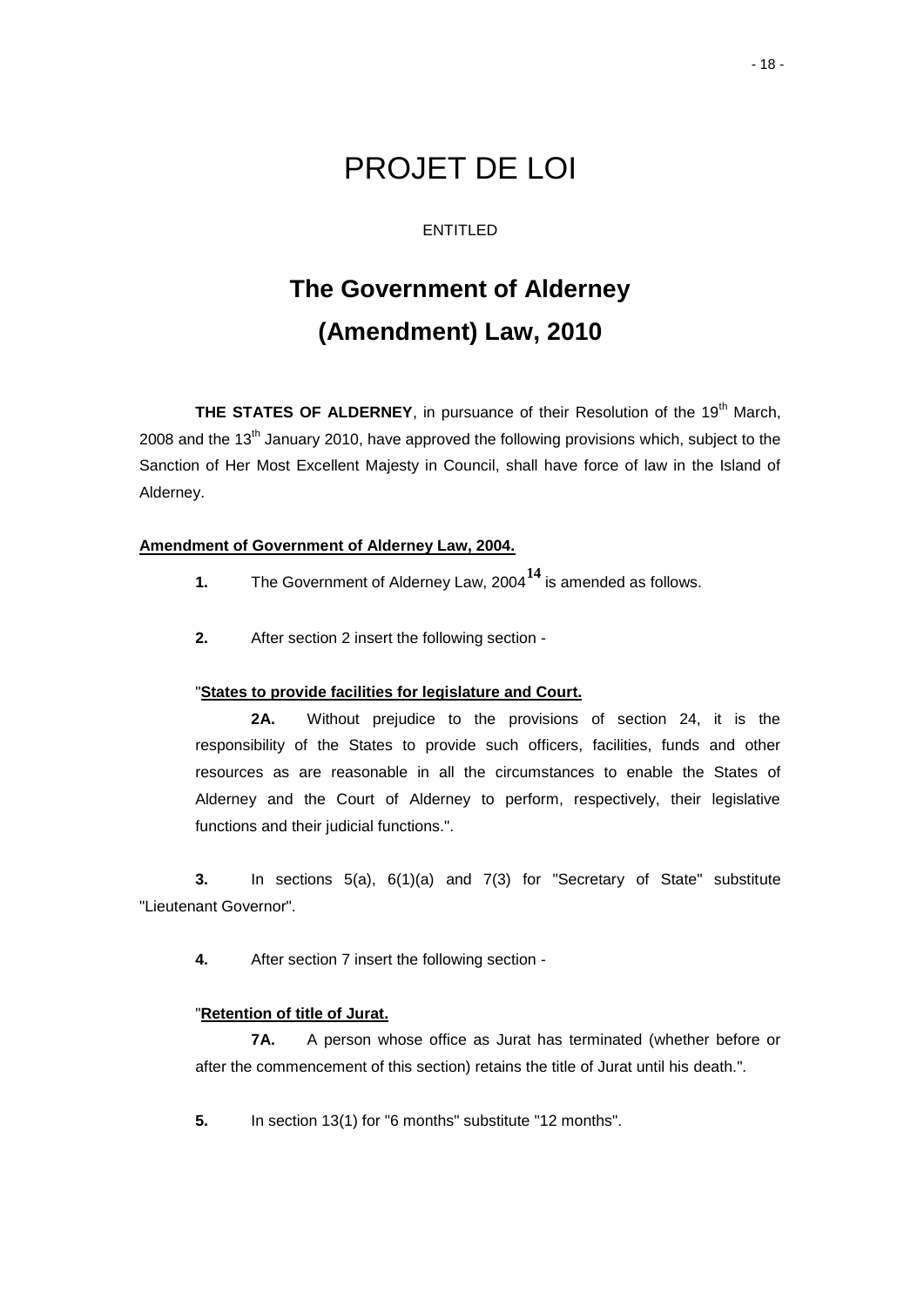- **6.** In section 28(3)
	- (a) for "on or after the  $1<sup>st</sup>$  July in" substitute "within the period of 6 months immediately preceding the end of", and
	- (b) after "the next ordinary election" insert ", unless the vacancy has left the States without the quorum required by section 45(2)".
- **7.** After section 28(3) insert the following subsections -

"(3A) If, immediately after the day appointed for a by-election under subsection (3), there remains a casual vacancy among the members, the States shall appoint another day falling as soon as is reasonably practicable thereafter on which there shall be held a second or further by-election, unless the vacancy occurs within the period of 6 months immediately preceding the end of the final year of office of the member whose office has become vacant, in which case the vacancy shall remain unfilled until the next ordinary election, unless the vacancy has left the States without the quorum required by section 45(2).

(3B) If a casual vacancy occurs among the members, and the number of remaining members is less than the quorum required by section 45(2) -

- (a) the remaining members may appoint the day of the by-election for the purposes of subsection (3) or (3A), or
- (b) if there are no remaining members, the Chief Executive may do so by an instrument under his hand.".
- **8.** In section 31(1)(f) for "level 4" substitute "level 5".

**9.** In section 33(1) for "on or before the 15<sup>th</sup> October of the year in" substitute "within the period of 14 days immediately after the date on".

**10.** In section 33(2) after "for that purpose" insert "and to take the oath of office pursuant to section 36".

 $\overline{a}$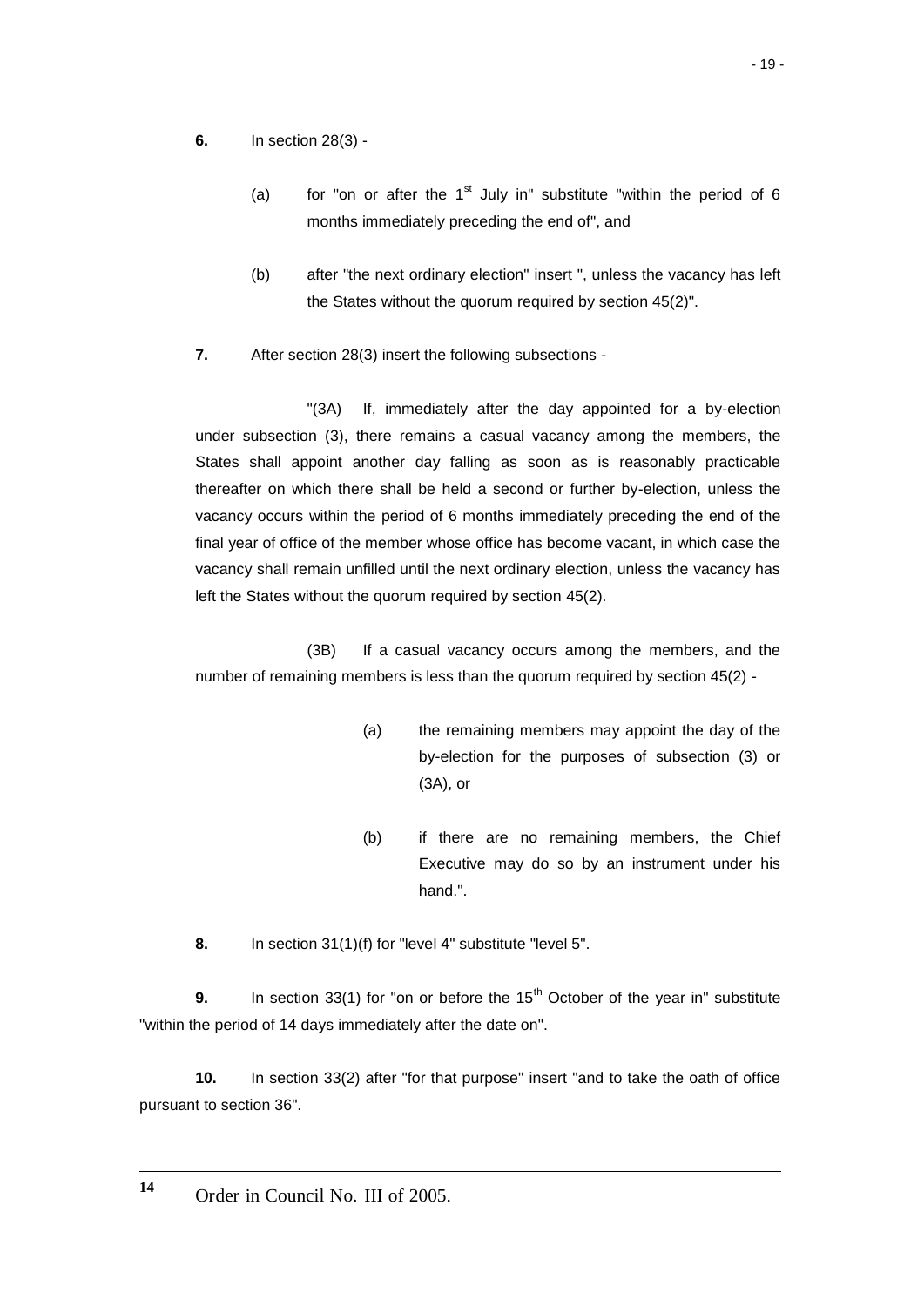- "(e) in relation to the eligibility to take the oath of office, he is not, when he takes the oath -
	- (i) in the case of a person taking the oath as a member, President of the States, or
	- (ii) in the case of a person taking the oath as President, a member of the States,
- $(f)$  in relation to the eligibility to take the oath of office, he is not, when he takes the oath, a States employee,
- (g) he is neither under legal disability nor insolvent within the meaning of section 38(3), and
- (h) his age is 21 or over.".

**12.** For section 34(1) substitute -

"(1) The Chief Executive shall, in 2010 and in each second year thereafter, by the  $15<sup>th</sup>$  October of that year, prepare a register of electors containing the names and addresses of all persons entitled to have their names inscribed in it, and that register shall be the register of electors in force throughout the 2 years immediately following that date.".

**13.** In section 36(1) after "Subject to section 3(2)" insert "and section 33(2)".

**14.** In section 41(2) for the words following "and at the annual meeting" substitute "the States shall elect a Vice-President before any other business is transacted and shall appoint a qualified auditor".

- **15.** In section 44(2)
	- (a) for "discussion" substitute "debate (but only before the summingup)", and
	- (b) for "to be exercised" substitute "which may be exercised".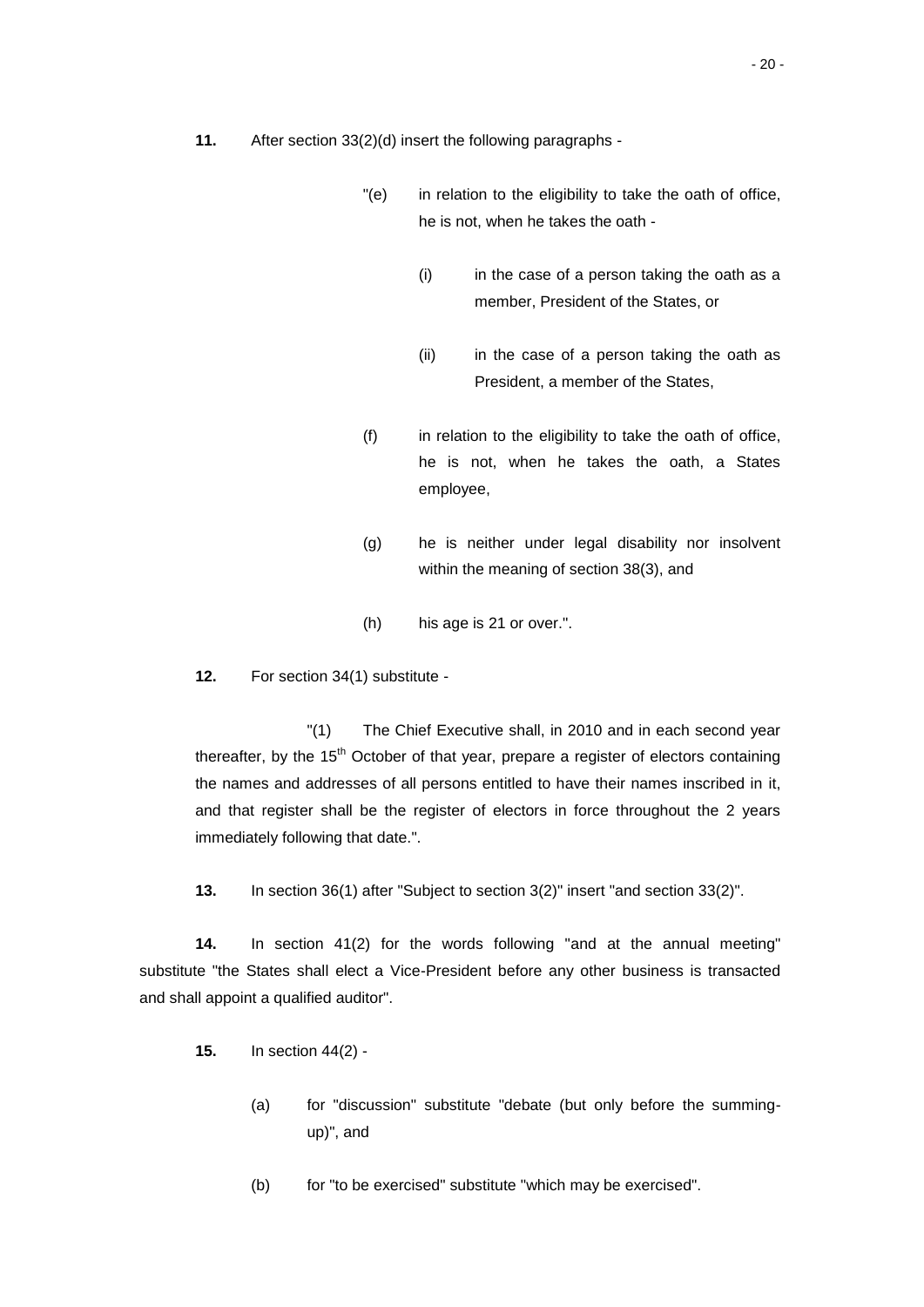**16.** For section 45(2) substitute -

"(2) The quorum at a meeting of the States is two thirds (or the nearest whole number above two thirds) of the number of States members holding office at the time of the meeting, subject to a minimum of 5, in addition to the person presiding.".

**17.** For section 50(4) substitute -

"(4) A person presiding at a meeting of a committee -

- (a) has an original and a casting vote, and
- (b) may
	- (i) exercise or decline to exercise that casting vote, and
	- (ii) if he declines to exercise that casting vote, refer the matter for decision to the Policy and Finance Committee.".
- **18.** In section 58
	- (a) in subsection (1) after "of the States" insert ", of the Court and of the Greffier",
	- (b) in subsection (2) for "During" substitute "Not later than the end of".
- **19.** In section 62(1)
	- (a) after the definition of "**officer of police**" insert the following definition -

""**ordinarily resident in Alderney**" shall be construed in accordance with subsection (5),",

(b) the definition of "Secretary of State" is repealed,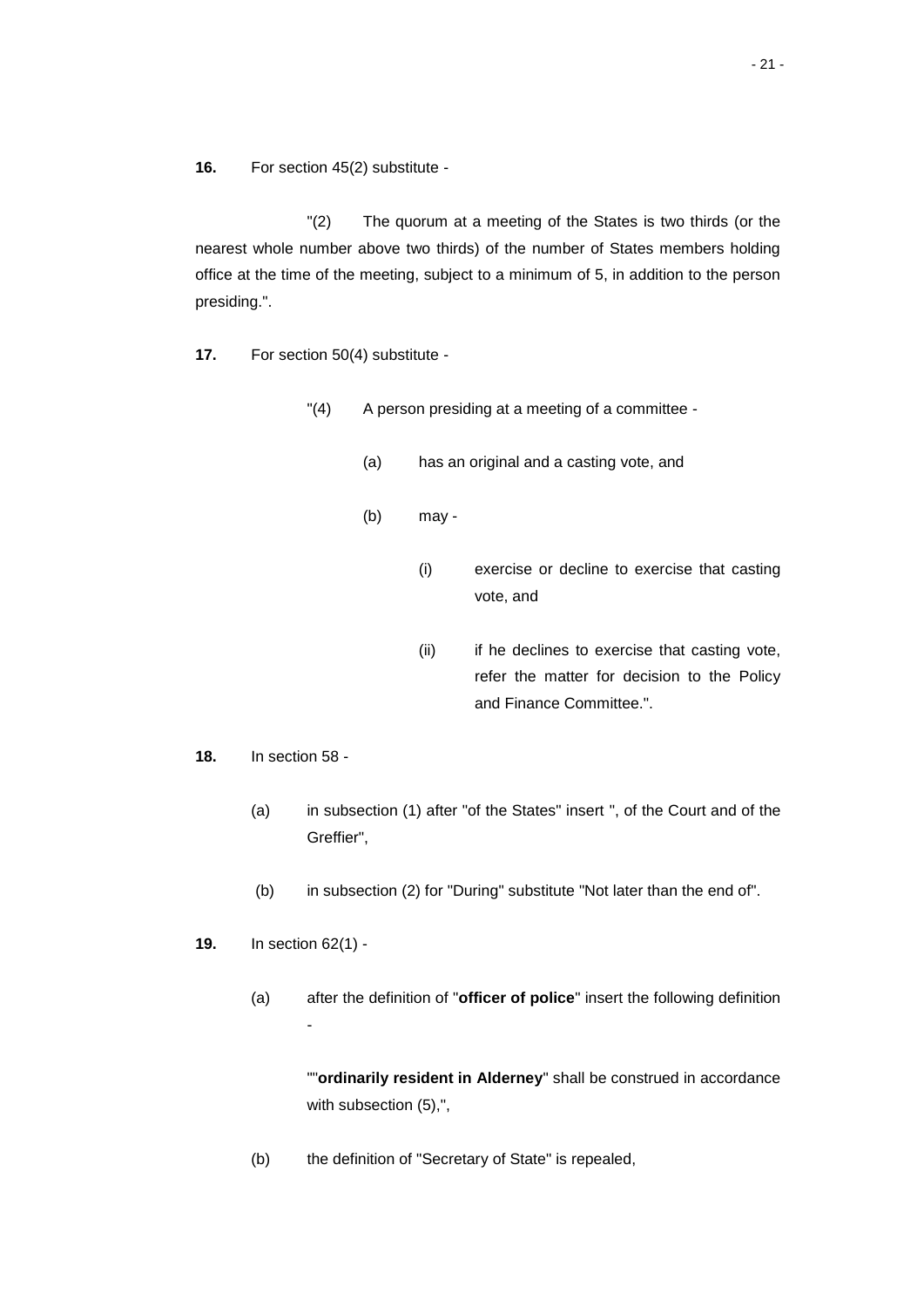- **20.** After section 62(4) insert the following subsection
	- "(5) For the purposes of this Law
		- (a) a person shall be considered to be ordinarily resident in Alderney in any year if and only if he is in the Island for an aggregate of not less than 273 days during that year,
		- (b) notwithstanding the provisions of paragraph (a), a person does not cease to be ordinarily resident in Alderney during any period by reason only of the fact that during that period -
			- (i) he is engaged, elsewhere than in Alderney, in full-time education or training at an establishment which is, or which is comparable to, a university, college or school, or
			- (ii) he is serving, elsewhere than in Alderney, in the armed forces of the Crown or in the Merchant Marine.".

# **Citation.**

**21.** This Law may be cited as the Government of Alderney (Amendment) Law, 2010.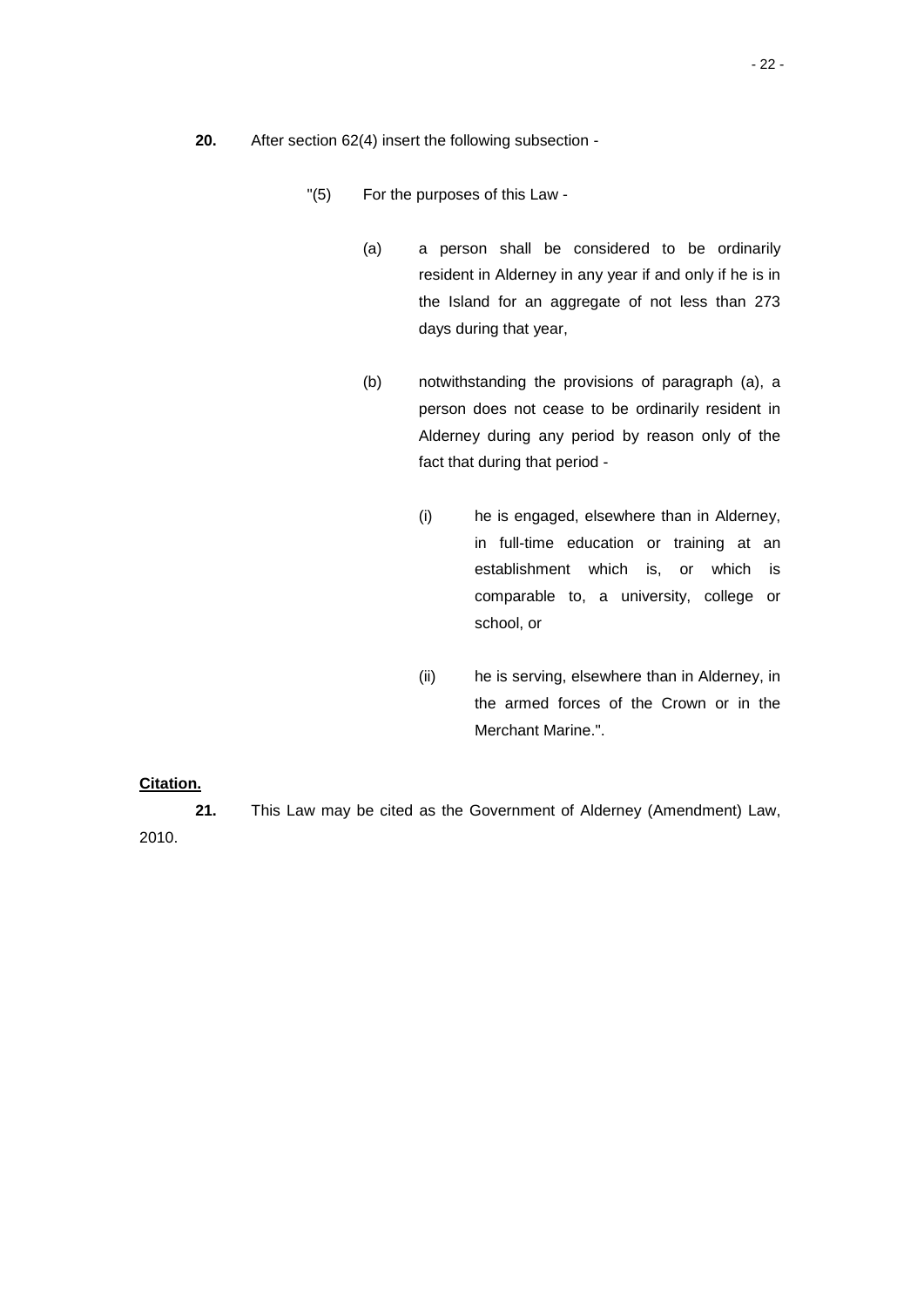# **The Housing (Exemptions) (No.6) (Alderney) Ordinance, 2009**

**THE STATES OF ALDERNEY,** in exercise of the powers conferred on them by sections 33(1)(c) and 75 of the Building and Development Control (Alderney) Law, 2002**<sup>15</sup>** ("**the 2002 Law**"), hereby order -

#### **Person exempted from section 33 of 2002 Law.**

**1**. (1) Subject to the provisions of this section, Peter Claude Arnold of Pottery House, Les Mouriaux, Alderney, GY9 3UX ("**the applicant**") is hereby prescribed for the purposes of section 33(1)(c) of the 2002 Law.

(2) The provisions of subsection (1) apply only in relation to the applicant's application for permission for the demolition of a stone outbuilding in the grounds of Alderney Pottery, Les Mouriaux, Alderney, GY9 3UX, which forms part of land registered as entry number AY559 in the Alderney Land Registry, and for the construction on such land of a one bedroom dwelling.

(3) For the avoidance of doubt, the provisions of the 2002 Law, other than section 33 thereof, apply in relation to the application described in subsection (2) in all respects.

(4) The permission which may be granted by the Committee pursuant to this Ordinance does not count towards the number of permissions for the time being prescribed under section 15 of the 2002 Law.

### **Interpretation.**

**2**. (1) In this Ordinance -

"**the applicant**" means the individual defined in section 1(1) of this Ordinance,

"**the Committee**" means the Building and Development Control Committee of the States of Alderney,

"**the 2002 Law**" means the Building and Development Control (Alderney)